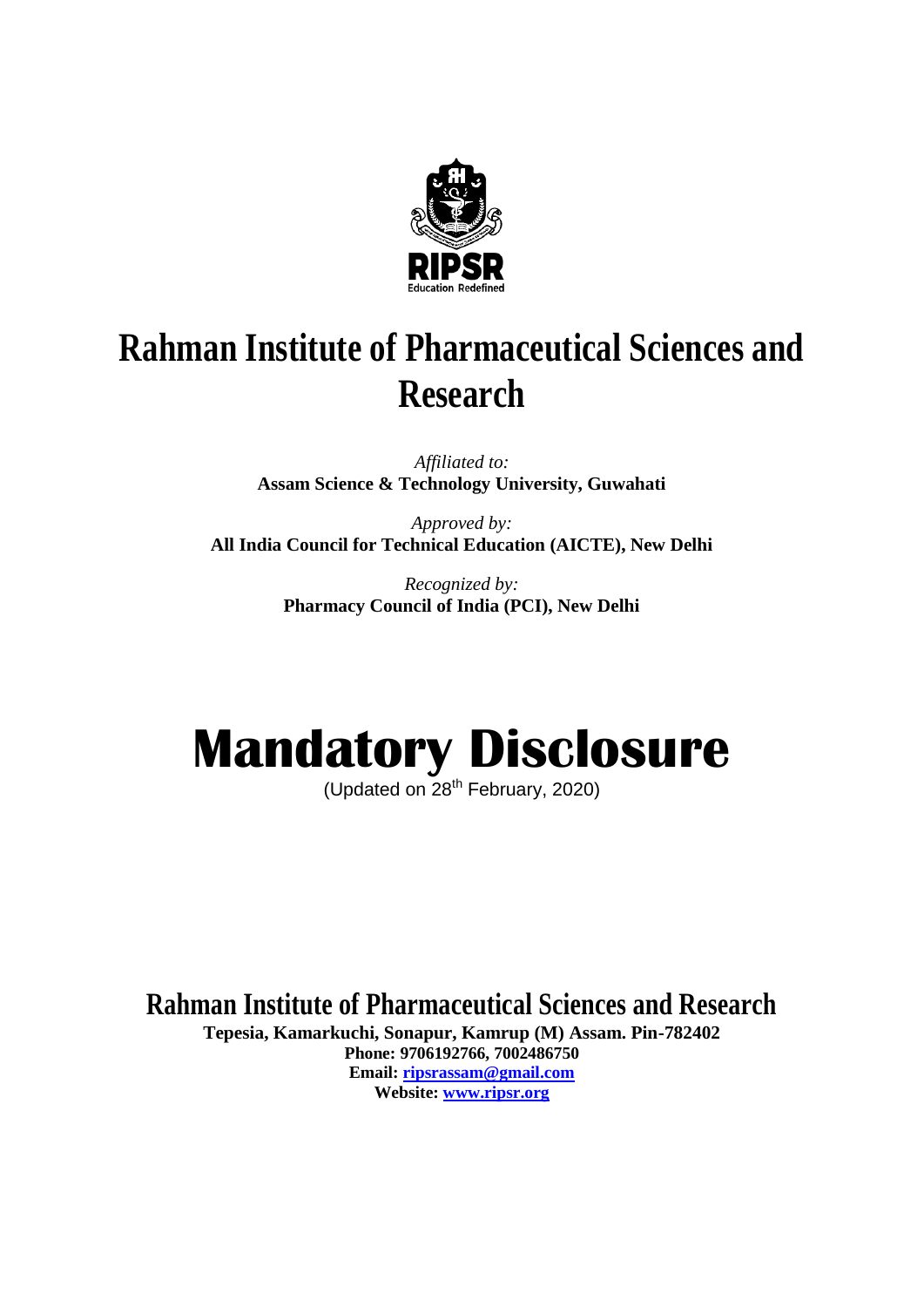# **1. Name & Address of the Institution:**

**Rahman Institute of Pharmaceutical Sciences and Research** Tepesia, Kamarkuchi, Sonapur, Kamrup (M) Assam. Pin-782402 Phone: 9706192766, 7002486750 Email: [ripsrassam@gmail.com](mailto:ripsrassam@gmail.com) Website: [www.ripsr.org](http://www.ripsr.org/)

#### **2. Name & Address of the Company:**

Rahman Hospitals Pvt. Ltd. House No-34, VIP Road, Six Mile, Khanapara, Kamrup(M), Pin-781022 Tel: 0361-2334844 Mobile: 9954017090 Email: [rahmanhospitals@gmail.com](mailto:rahmanhospitals@gmail.com) Website: [www.rahmanhospitalspvtltd.com](http://www.rahmanhospitalspvtltd.com/)

#### **3. Name & Address of the Principal:**

Dr. Md. Habibur Rahman House No-204, Borhaowor, Murajhar, Hojai Pin-782439 Mobile: 7035881517 Email: [habiburruh@gmail.com](mailto:habiburruh@gmail.com)

#### **4. Name of the affiliating University:**

Assam Science and Technology University Tetelia Road, Jalukbari, Guwahati, Assam – 781014, India Website: [www.astu.ac.in](http://www.astu.ac.in/)

# **5. Governance:**

#### **5.1. Members of the Board of Govornors (BoG) and their brief background:**

| SI.<br>No. | <b>Name</b>                              | <b>Position</b>     | <b>Background</b>                                                                   |
|------------|------------------------------------------|---------------------|-------------------------------------------------------------------------------------|
|            | Dr. (Mrs.) M. Thasneem<br>Akhthar Rahman | Chairman            | <b>CMD, Rahman Hospitals</b><br>Pvt. Ltd.)                                          |
| 2          | Dr. Md. Habibur Rahman                   | Member<br>Secretary | Principal, Rahman<br>Institute of<br><b>Pharmaceutical Sciences</b><br>and Research |
| 3          | Dr. M.L.A. Rahman                        | Member              | Director, Rahman<br>Hospitals Pvt. Ltd.                                             |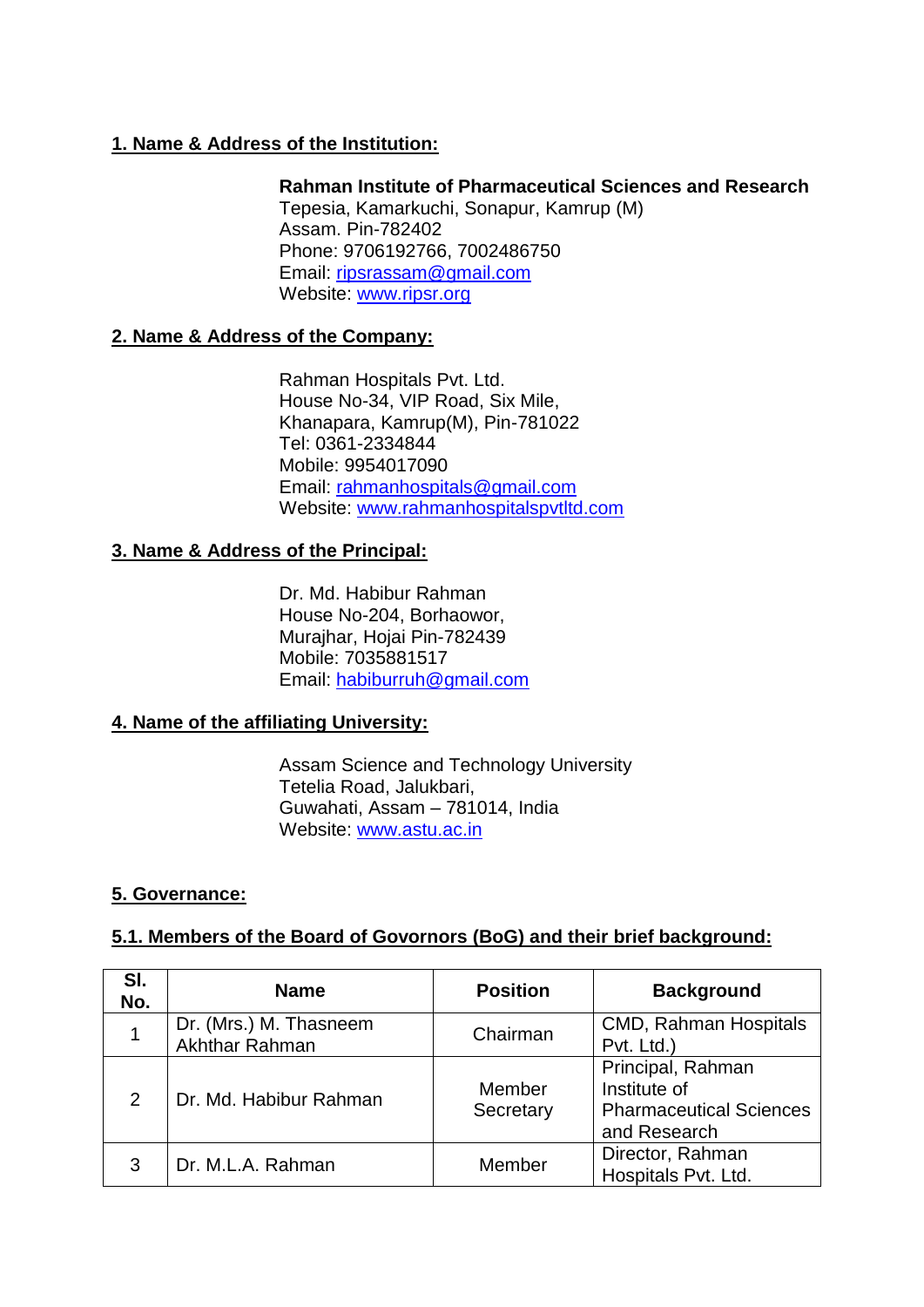| $\overline{4}$ | Dr. Latheefa Rahman       | Member<br>Nominated by<br>the Company       | Director, Rahman<br>Institute of<br><b>Pharmaceutical Sciences</b><br>and Research                                           |
|----------------|---------------------------|---------------------------------------------|------------------------------------------------------------------------------------------------------------------------------|
| 5              | Dr. Atiqual Hussain       | Member<br>Nominated by<br>the Company       | Director Operation,<br>Rahman Hospitals Pvt.<br>Ltd                                                                          |
| 6              | Dr. Umesh Chandra Dutta   | Member by the<br>Company                    | Director, Central<br>Laboratory, Rahman<br>Hospitals Pvt. Ltd                                                                |
| $\overline{7}$ | Prof. Dipak Chetia        | Member<br>Nominated by<br><b>University</b> | Dibrugarh University,<br>Dibrugarh, Assam                                                                                    |
| 8              | Md. Fokrul Alam Chowdhury | Member from<br><b>State</b><br>Government   | Asst. Director &<br>incharge, Assam State<br><b>Blood Transfusion</b><br>Council(ASBTC),<br>Guwahati                         |
| 9              | Mr. Purna Sindhu Mudoi    | Member                                      | Inspector of Drugs,<br>Government of Assam,<br>Karimganj District                                                            |
| 10             | Mr. Rituraj Bharadwaj     | Teacher member                              | <b>Associate Professor &amp;</b><br>Vice Principal, Rahman<br>Institute of<br><b>Pharmaceutical Sciences</b><br>And Research |
| 11             | Mr. Muslek Uddin Mazumder | Teacher member                              | Assistant Professor,<br>Rahman Institute Of<br><b>Pharmaceutical Sciences</b><br>And Research                                |

**Frequency of Governing Body Meeting: Twice in a year**

# **5.2. Members of Academic Advisory Body:**

| SI.<br>No.     | <b>Name</b>            | <b>Position</b>     | <b>Designation</b>                                                                                                            |
|----------------|------------------------|---------------------|-------------------------------------------------------------------------------------------------------------------------------|
| 1              | Dr. Md. Habibur Rahman | Chairman            | Principal, Rahman<br>Institute of<br><b>Pharmaceutical Sciences</b><br>and Research                                           |
| $\overline{2}$ | Mr. Rituraj Bharadwaj  | Member<br>Secretary | Associate Professor &<br>Vice Principal, Rahman<br>Institute of<br><b>Pharmaceutical Sciences</b><br>And Research             |
| 3              | Mr. Wearank Terang     | Member              | Module coordinator,<br>Pharmacology module &<br>Assistant Professor,<br>Rahman Institute of<br><b>Pharmaceutical Sciences</b> |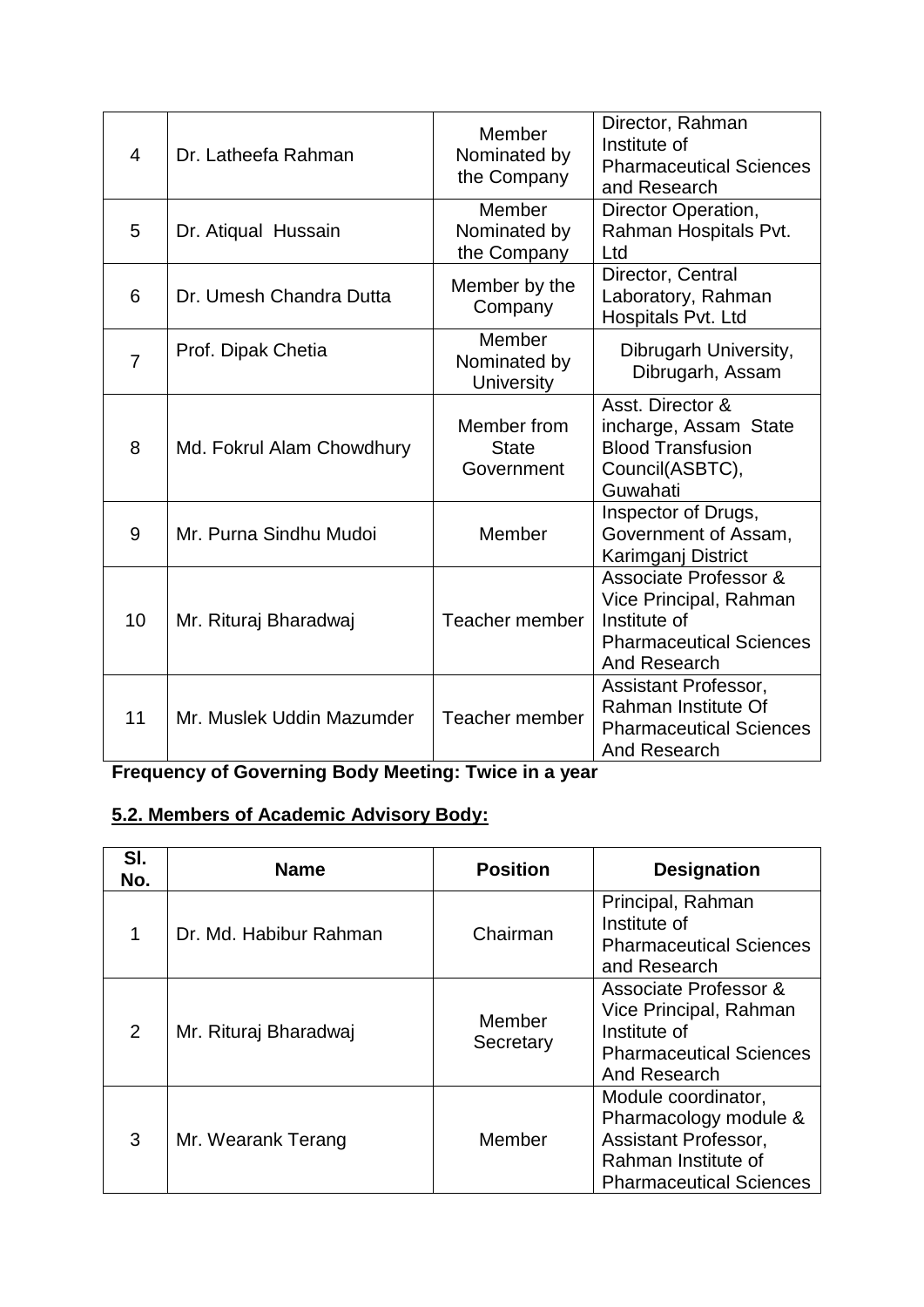|                |                            |        | and Research                   |
|----------------|----------------------------|--------|--------------------------------|
|                |                            |        | Module coordinator,            |
|                | Miss. Kalyani Saikia       |        | Pharmacognosy module           |
| 4              |                            | Member | & Assistant Professor,         |
|                |                            |        | Rahman Institute of            |
|                |                            |        | <b>Pharmaceutical Sciences</b> |
|                |                            |        | and Research                   |
|                |                            |        | Module coordinator,            |
|                |                            |        | Pharmaceutical                 |
|                |                            |        | Chemistry module &             |
| 5              | Mr. Muslek Uddin Mazumder  | Member | Assistant Professor,           |
|                |                            |        | Rahman Institute of            |
|                |                            |        | <b>Pharmaceutical Sciences</b> |
|                |                            |        | and Research                   |
|                |                            |        | Module coordinator,            |
|                |                            |        | Pharmaceutics module &         |
| 6              | Miss. Dhitashree Deka      | Member | Assistant Professor,           |
|                |                            |        | Rahman Institute of            |
|                |                            |        | <b>Pharmaceutical Sciences</b> |
|                |                            |        | and Research                   |
|                |                            |        | Module coordinator,            |
|                | Dr. Mosrur Ahmed Laskar    | Member | <b>Pharmacy Practice</b>       |
|                |                            |        | module & Assistant             |
| $\overline{7}$ |                            |        | Professor, Rahman              |
|                |                            |        | Institute of                   |
|                |                            |        | <b>Pharmaceutical Sciences</b> |
|                |                            |        | and Research                   |
|                |                            |        | Module coordinator,            |
|                |                            | Member | <b>Computer Application</b>    |
| 8              | Mr. Rejaul Islam           |        | module & Lecturer,             |
|                |                            |        | Rahman Institute of            |
|                |                            |        | <b>Pharmaceutical Sciences</b> |
|                |                            |        | and Research                   |
|                |                            |        | Principal, NETES               |
|                |                            |        | Institute of                   |
| 9              | Dr. Bhargab Jyoti Sahariah | Member | <b>Pharmaceutical Science</b>  |
|                |                            |        | <b>NEMCARE Group of</b>        |
|                |                            |        | <b>Institutions</b>            |
|                |                            |        | Asst. Manager,                 |
|                |                            |        | <b>Production Ajanta</b>       |
| 10             | Mr. Utpal Kalita           | Member | Pharma Ltd., Mirza,            |
|                |                            |        | Palasbari, Kamrup (R),         |
|                |                            |        | Assam                          |

**Frequency of Academic Advisory Body Meeting: Twice in a year**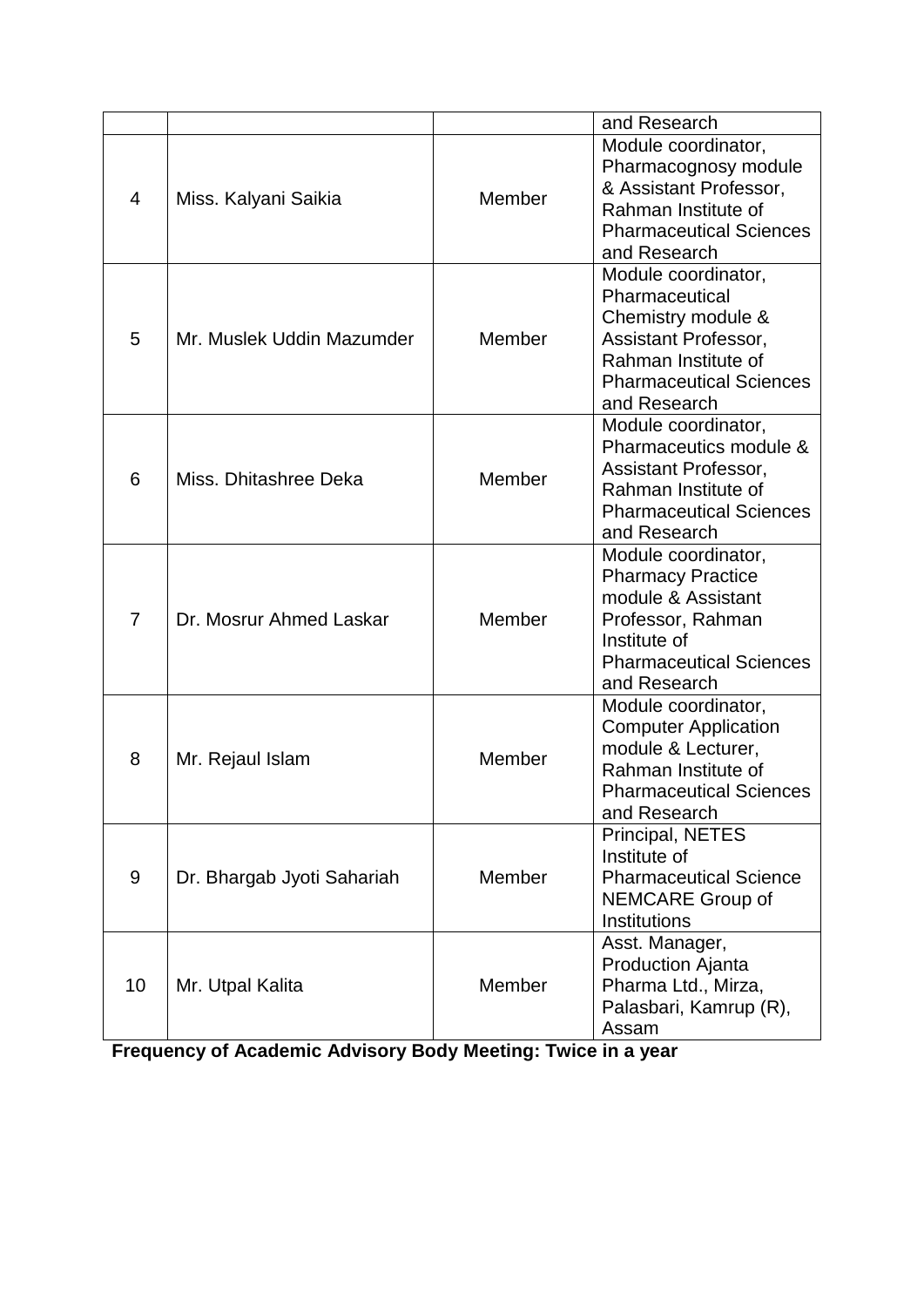# **5.3. Organizational chart and process:**



#### **5.4. Nature and Extent of involvement of Faculty and students in academic affairs/improvements:**

Teachers inspire the students and motivate them to pursue their studies. Teachers encourage the students to participate in various extracurricular activities to make them updated and skill full. Teachers motivate the students for their social responsibilities to become responsible and important part of the society.

# **5.5. Mechanism/ Norms and Procedure for democratic/ good Governance:**

To ensure good governance, transparency and democratic management the board of governors has formed number of committees and lays down the Rules and Regulation for the Institute for proper functioning of all activities.

# **5.6. Student Feedback on Institutional Governance/ Faculty performance:**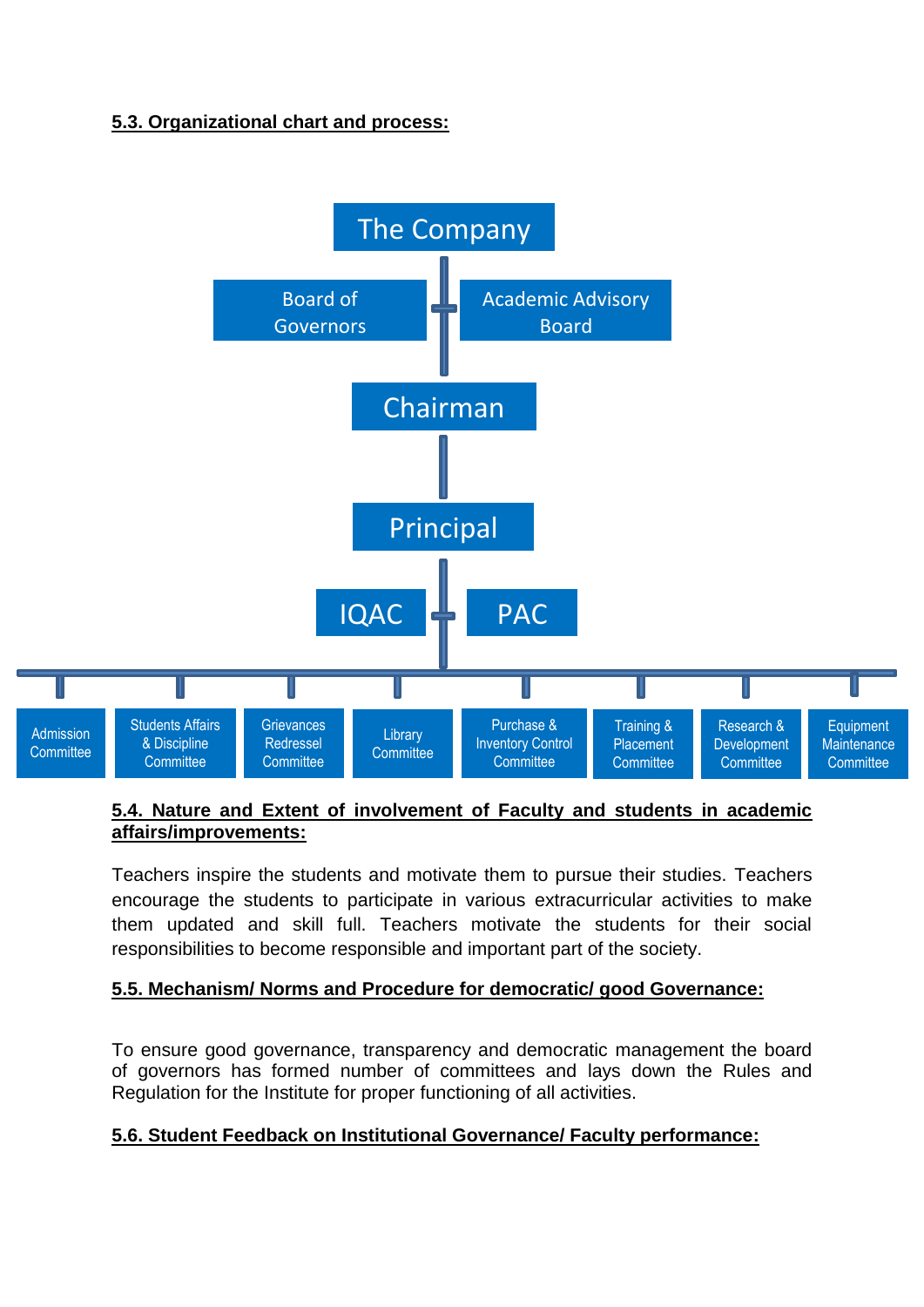Students give formal feedback on institution and faculty performance on the prescribed parameters, which is reviewed by the top Management and the faculty. Informal feedback is also taken by the top Management from time to time to ensure continual improvement.

# **5.7. Grievance Redressal Mechanism:**

Individual complaints of faculty, staff and students shall be processed and dealt as follows-

1. An aggrieved faculty, staff member or student shall take up his grievance(s) orally with his immediate superior/department head who will give a personal hearing and try to resolve the grievance(s) at his level.

2. If the grievance is not satisfactorily redressed, the aggrieved faculty, staff member or student may submit his grievance in writing to the principal. The principal will record his comments on the representation within a week, and if need be refer it to the Institute Grievance Redressal Committee in case the grievance is not resolved or settled amicably. The recommendation of the Institute Grievance Redressal Committee will be conveyed within one month and the decision of the Central Grievance committee will be final.

| SI.<br>No. | <b>Name</b>             | <b>Position</b>           | <b>Designation</b>                                                                                                           |
|------------|-------------------------|---------------------------|------------------------------------------------------------------------------------------------------------------------------|
| 1          | Dr. Md. Habibur Rahman  | President                 | Principal, Rahman<br>Institute of<br><b>Pharmaceutical Sciences</b><br>and Research                                          |
| 2          | Mr. Rituraj Bharadwaj   | Member<br>Secretary       | <b>Associate Professor &amp;</b><br>Vice Principal, Rahman<br>Institute of<br><b>Pharmaceutical Sciences</b><br>And Research |
| 3          | Dr. Latheefa Rahman     | Member from<br>Management | Director, Rahman<br>Institute of<br><b>Pharmaceutical Sciences</b><br>And Research                                           |
| 4          | Mr. Zakiul Islam        | Member from<br>Management | HR Manager, Rahman<br>Hospitals Pvt. Ltd.                                                                                    |
| 5          | Mr. Wearank Terang      | Member from<br>Faculty    | Assistant Professor,<br>Rahman Institute of<br><b>Pharmaceutical Sciences</b><br>and Research                                |
| 6          | Dr. Mosrur Ahmed Laskar | Member from               | Assistant Professor,                                                                                                         |

# **Central Grievance Redressel Committee**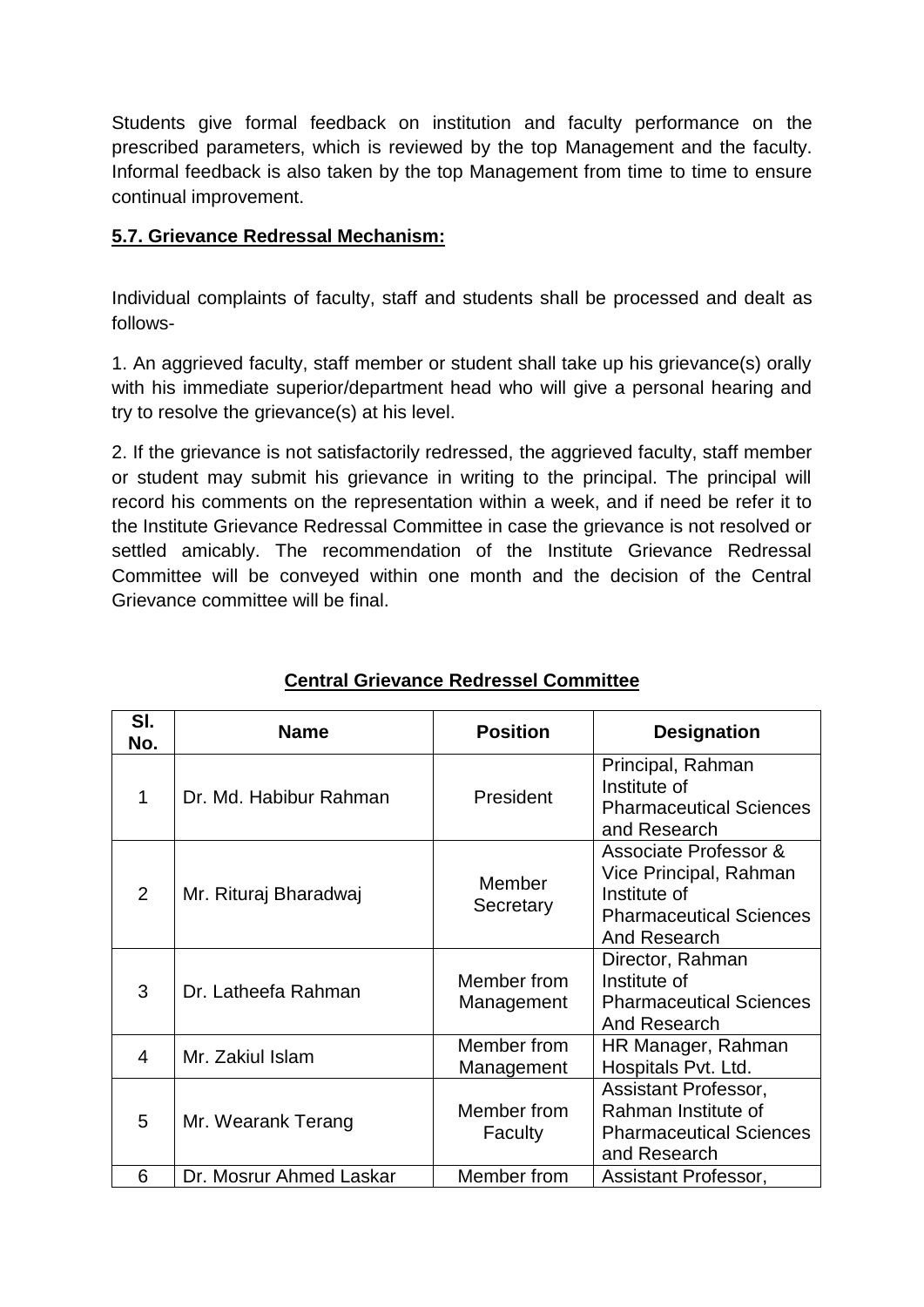|   |                       | Faculty                                     | Rahman Institute of<br><b>Pharmaceutical Sciences</b><br>and Research                           |
|---|-----------------------|---------------------------------------------|-------------------------------------------------------------------------------------------------|
| 7 | Miss. Dhitashree Deka | Member from<br><b>Female Faculty</b>        | Assistant Professor,<br>Rahman Institute of<br><b>Pharmaceutical Sciences</b><br>and Research   |
| 8 | Mr. Raifuddin Ahmed   | Member from<br>Non-Teaching<br><b>Staff</b> | Clerk, Rahman Institute<br>of Pharmaceutical<br><b>Sciences and Research</b>                    |
| 9 | Mrs. Sabrina Ahmed    | Member from<br>Non-Teaching<br><b>Staff</b> | Laboratory Technician,<br>Rahman Institute of<br><b>Pharmaceutical Sciences</b><br>and Research |

**Online complaint through email to president: [principal.ripsr@gmail.com](mailto:principal.ripsr@gmail.com)**

# **WEBSITE LINK**

# **5.8. Anti Ragging Committee:**

As per All India Council for Technical Education notified Regulation for prevention and prohibition of ragging in AICTE approved Technical Institutions vide No. 37-3/ Legal/ AICTE/ 2009 dated 01.07.2009.

# **Anti Ragging Committee**

| SI.<br>No. | <b>Name</b>                                         | <b>Position</b>           | <b>Designation</b>                                                                                                  | <b>Contact</b>                                                      |
|------------|-----------------------------------------------------|---------------------------|---------------------------------------------------------------------------------------------------------------------|---------------------------------------------------------------------|
| 1          | Dr. Md.<br><b>Habibur</b><br>Rahman                 | President                 | Principal,<br>Rahman<br>Institute of<br>Pharmaceutical<br>Sciences and<br>Research                                  | Mobile: 7035881517<br>Email: habiburruh@gmail.com                   |
| 2          | Mr. Rituraj<br>Bharadwaj                            | Member<br>Secretary       | Associate<br>Professor &<br>Vice Principal,<br>Rahman<br>Institute of<br>Pharmaceutical<br>Sciences And<br>Research | Mobile: 7002486750, 9401501987<br>Email: bharadwajrituraj@gmail.com |
| 3          | Dr. $(Mrs.)$<br>М.<br>Thasneem<br>Akhthar<br>Rahman | Member from<br>Management | CMD, Rahman<br>Hospitals Pvt.<br>Ltd.                                                                               | 9954017090<br>Email: drtarahman@yahoo.com                           |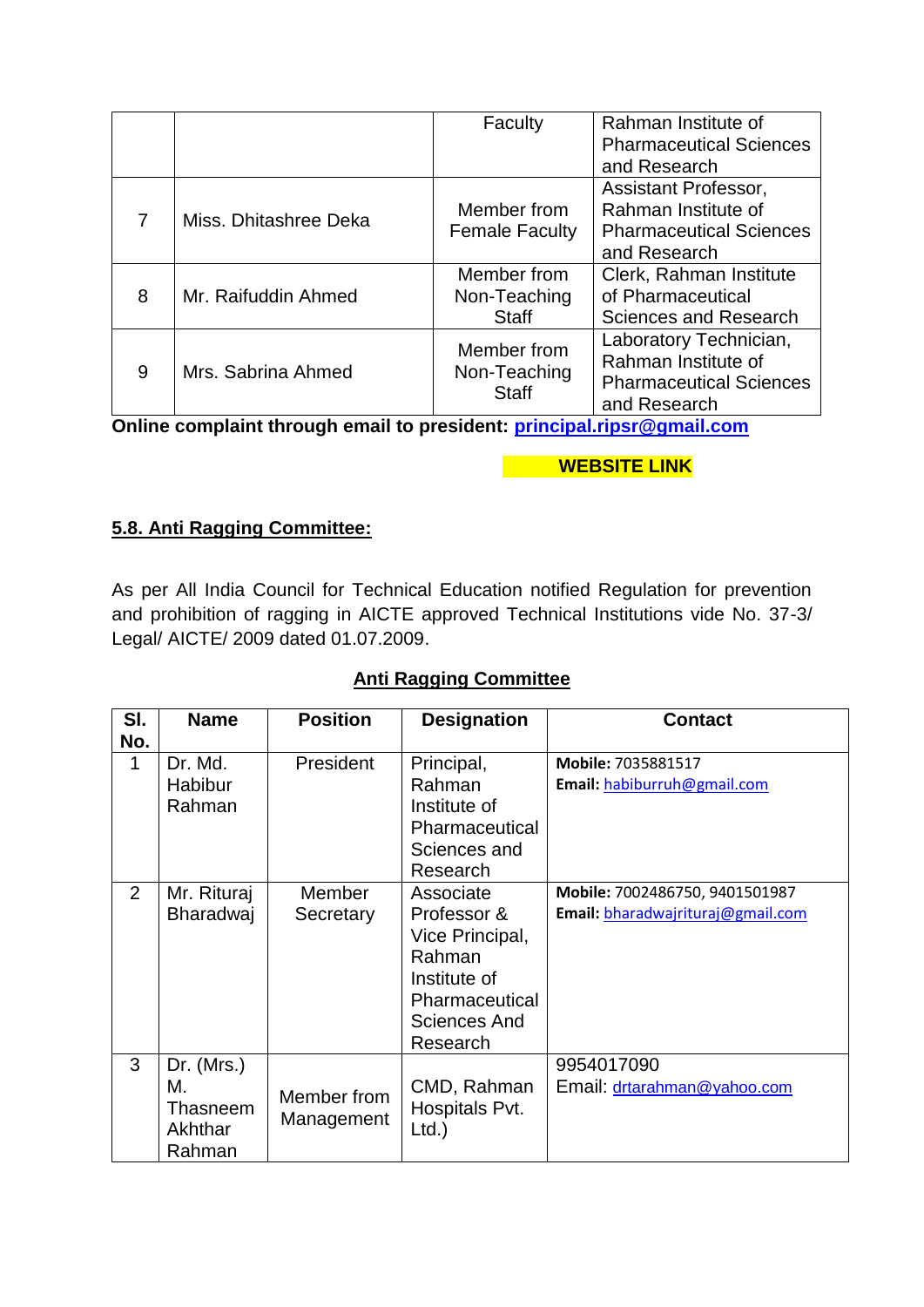| 4              |                                        |                                                        | Director,                                                                                         | latheefa93@gmail.com                                         |
|----------------|----------------------------------------|--------------------------------------------------------|---------------------------------------------------------------------------------------------------|--------------------------------------------------------------|
|                | Dr.<br>Latheefa<br>Rahman              | Member from<br>Management                              | Rahman<br>Institute of<br>Pharmaceutical<br>Sciences And<br>Research                              | Mob: 9003143984                                              |
| 5              | Mr. Muslek<br><b>Uddin</b><br>Mazumder | Member from<br><b>Male Faculty</b>                     | Assistant<br>Professor,<br>Rahman<br>Institute of<br>Pharmaceutical<br>Sciences and<br>Research   | Mobile: 7002325078<br>Email: muslekm@gmail.com               |
| 6              | Miss.<br>Mayurakhi<br>Dutta            | Member from<br>Female<br>Faculty                       | Assistant<br>Professor,<br>Rahman<br>Institute of<br>Pharmaceutical<br>Sciences and<br>Research   | Mobile: 9508841810<br>Email: mayurakhidutta@gmail.com        |
| $\overline{7}$ | Mr.<br>Raifuddin<br>Ahmed              | Member from<br>Male Non-<br>Teaching<br><b>Staff</b>   | Clerk, Rahman<br>Institute of<br>Pharmaceutical<br>Sciences and<br>Research                       | Mobile: 9085920277<br>Email:<br>raifuddinahmed1986@gmail.com |
| 8              | Mrs.<br>Sabrina<br>Ahmed               | Member from<br>Female Non-<br>Teaching<br><b>Staff</b> | Laboratory<br>Technician,<br>Rahman<br>Institute of<br>Pharmaceutical<br>Sciences and<br>Research | Mobile: 8638829926<br>Email:<br>sabrinaahmed070314@gmail.com |
| 9              | Mr.<br>Mujaherul<br>Islam              | Member from<br><b>Student</b>                          | B. Pharm 1<br>year, Rahman<br>Institute of<br>Pharmaceutical<br>Sciences and<br>Research          | afridis072@gmail.com,<br>Mob-7896612830                      |
| 10             | Kashmiri<br>Ahmeda                     | Member from<br><b>Student</b>                          | D. Pharm 1<br>year, Rahman<br>Institute of<br>Pharmaceutical<br><b>Sciences And</b><br>Research   | Mob: 9365242485<br>Email: kashmirira@gmail.com               |
| 11             | Mr.                                    | Member from                                            | Juripar,<br>Panjabari,                                                                            | Mob- 7399456424<br>Email: rikttahahmed@gmail.com             |
|                | Kajimuddin<br>Ahmed                    | <b>Parents</b><br>Member from                          | Guwahati<br>OC, Sonapur                                                                           | Mob: 9678358240                                              |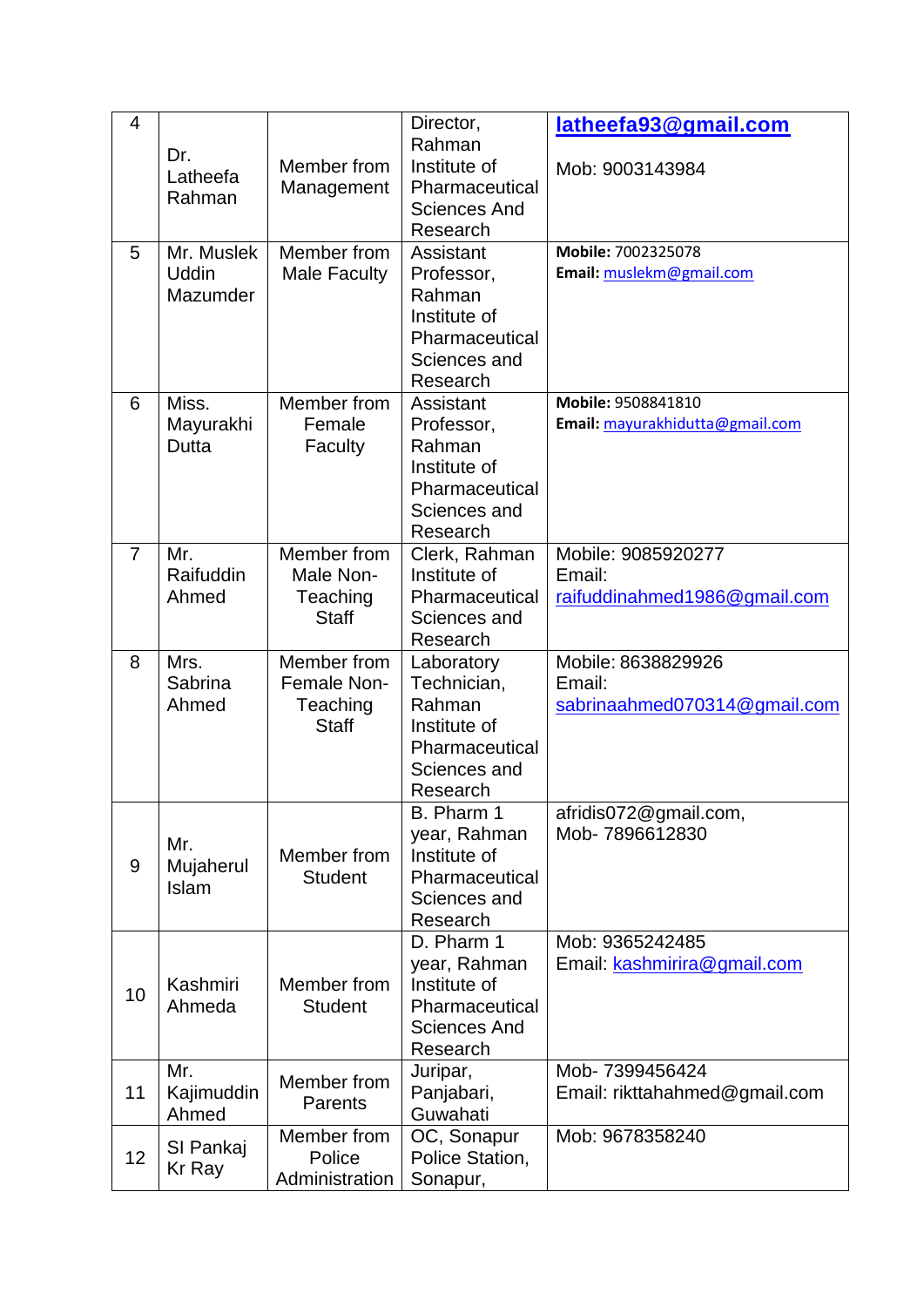|    |                           |                           | Assam                                                                                                 |                                           |
|----|---------------------------|---------------------------|-------------------------------------------------------------------------------------------------------|-------------------------------------------|
| 13 | Mr. Ziaur<br>Rahman       | Member from<br>Journalist | Senior<br>Journalist,<br>Guwahati &<br>Former<br>Executive<br><b>Editor of Dainik</b><br>Gana Adhikar | Mob: 9435548892<br>Email: wwzia@gmail.com |
| 14 | Mr.<br>Niranjan<br>Kalita | Member from<br><b>NGO</b> | Sonapur,<br>Assam                                                                                     | Mob: 7002798844                           |

**Online complaint through email to president: [principal.ripsr@gmail.com](mailto:principal.ripsr@gmail.com)**

# **Mobile: 7035881517**

# **Anti Ragging Squad**

| SI.<br>No.     | <b>Name</b>                            | <b>Position</b> | <b>Designation</b>                                                                                                                       | <b>Contact</b>                                        |
|----------------|----------------------------------------|-----------------|------------------------------------------------------------------------------------------------------------------------------------------|-------------------------------------------------------|
| 1              | Mr. Wearank<br>Terang                  | Chairman        | Chairman,<br>COW,<br>Assistant<br>Professor,<br>Rahman<br>Institute of<br>Pharmaceutical<br>Sciences and<br>Research                     | 9957146065<br>wearankterang1142@gmail.com             |
| $\overline{2}$ | Dr. Mosrur<br>Ahmed<br>Laskar          | Member          | <b>Boys Hostel</b><br>Warden &<br>Assistant<br>Professor,<br>Rahman<br>Institute of<br>Pharmaceutical<br><b>Sciences And</b><br>Research | Mobile: 8006203499<br>Email: laskar.mosrur94@gmil.com |
| 3              | Elsie Ekka                             | Member          | Warden, Girls<br>Hostel,<br>Rahman<br>Institute of<br>Pharmaceutical<br><b>Sciences And</b><br>Research                                  | elsieekka@gmail.com<br>7638066309                     |
| $\overline{4}$ | Mr.<br>Amritananda<br><b>Basmutary</b> | Member          | <b>Technical</b><br>Supervisor,<br>Rahman<br>Institute of                                                                                | 6003740694<br>amritbasumatary145@gmail.com            |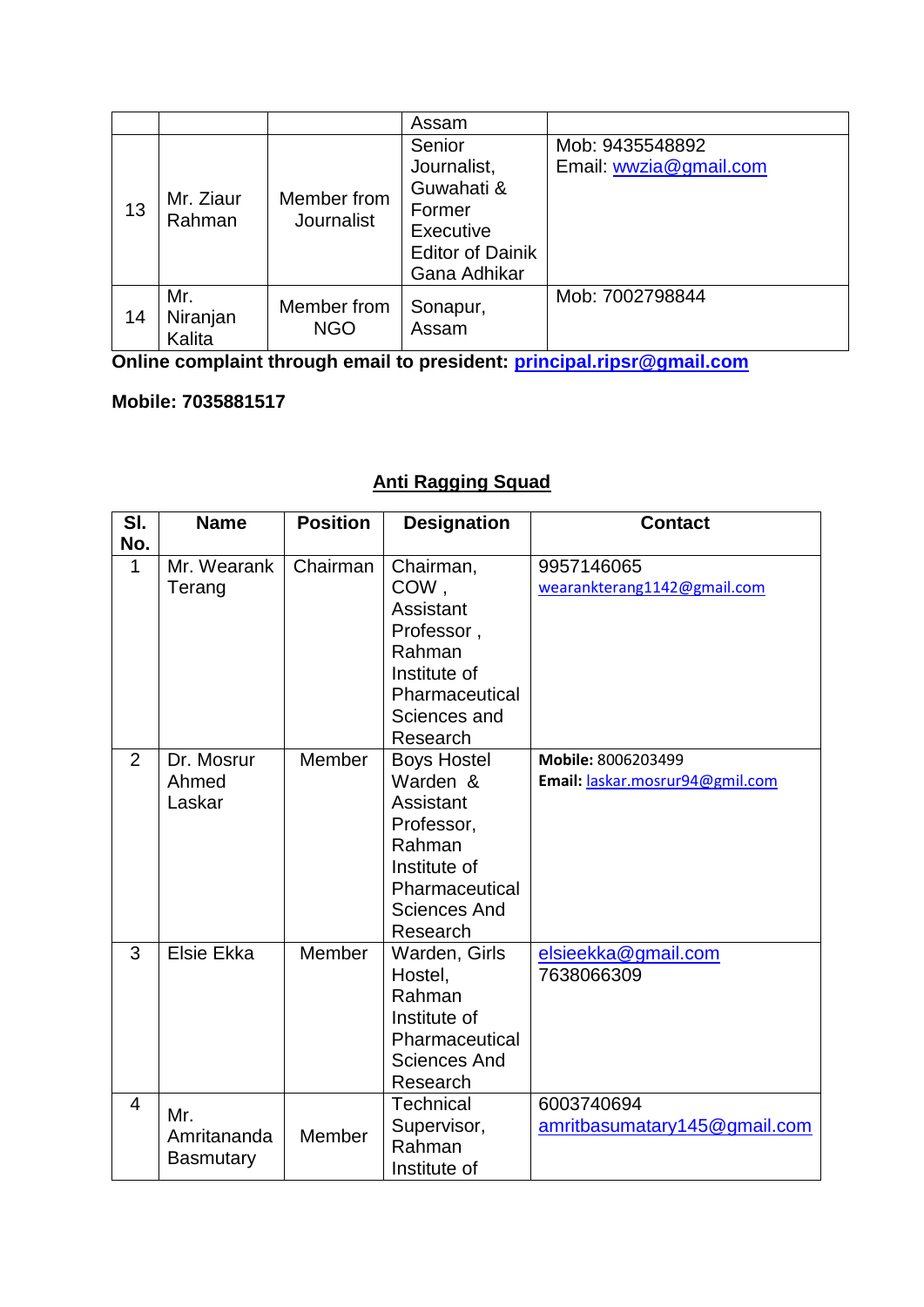|   |                                   |        | Pharmaceutical      |                        |
|---|-----------------------------------|--------|---------------------|------------------------|
|   |                                   |        | <b>Sciences And</b> |                        |
|   |                                   |        | Research            |                        |
| 5 |                                   |        | Hostel              | Tajul55islam@gmail.com |
|   |                                   |        | Supervisor,         | Mobile: 8638755239     |
|   |                                   |        | Rahman              |                        |
|   | Mr. Taijul<br><b>Islam Laskar</b> | Member | Institute of        |                        |
|   |                                   |        | Pharmaceutical      |                        |
|   |                                   |        | <b>Sciences And</b> |                        |
|   |                                   |        | Research            |                        |

# **5.9 Internal Complaint Committee (ICC)/Disciplinary Committee:**

To Prevent Sexual Harassment of Women/Girls students and other complaints; the institute has formed Internal Complaint Committee (ICC).

# **Internal Complaint Committee (ICC)/Disciplinary Committee**

| SI.<br>No.     | <b>Name</b>            | <b>Position</b>                                               | <b>Designation</b>                                                                                                |
|----------------|------------------------|---------------------------------------------------------------|-------------------------------------------------------------------------------------------------------------------|
| 1              | Miss. Mayurakhi Dutta  | President<br>(Senior female<br><b>Faculty Member)</b>         | Assistant Professor,<br>Rahman Institute of<br><b>Pharmaceutical Sciences</b><br>and Research                     |
| 2              | Dr. Md. Habibur Rahman | Vice-President                                                | Principal, Rahman<br>Institute of<br><b>Pharmaceutical Sciences</b><br>and Research                               |
| 3              | Mrs. Sabrina Ahmed     | Member<br>Secretary<br>(Nominated Staff<br>Member<br>(Female) | Laboratory Technician,<br>Rahman Institute of<br><b>Pharmaceutical Sciences</b><br>and Research                   |
| $\overline{4}$ | Miss Dhitashree Deka   | Member<br>(Nominated<br><b>Faculty Member</b><br>Female)      | <b>B Assistant Professor,,</b><br>Rahman Institute of<br><b>Pharmaceutical Sciences</b><br>and Research           |
| 5              | Mr. Rituraj Bharadwaj  | Member<br>(Nominated<br><b>Faculty Member</b><br>Male)        | Associate Professor &<br>Vice Principal, Rahman<br>Institute of<br><b>Pharmaceutical Sciences</b><br>And Research |
| 6              | Mrs. Rima Teron        | Member<br>(Nominated<br>Member from 4 <sup>th</sup><br>Grade) | Cleaning Personal,<br>Rahman Institute of<br><b>Pharmaceutical Sciences</b><br>And Research                       |

**Online complaint through email to president: [principal.ripsr@gmail.com](mailto:principal.ripsr@gmail.com)**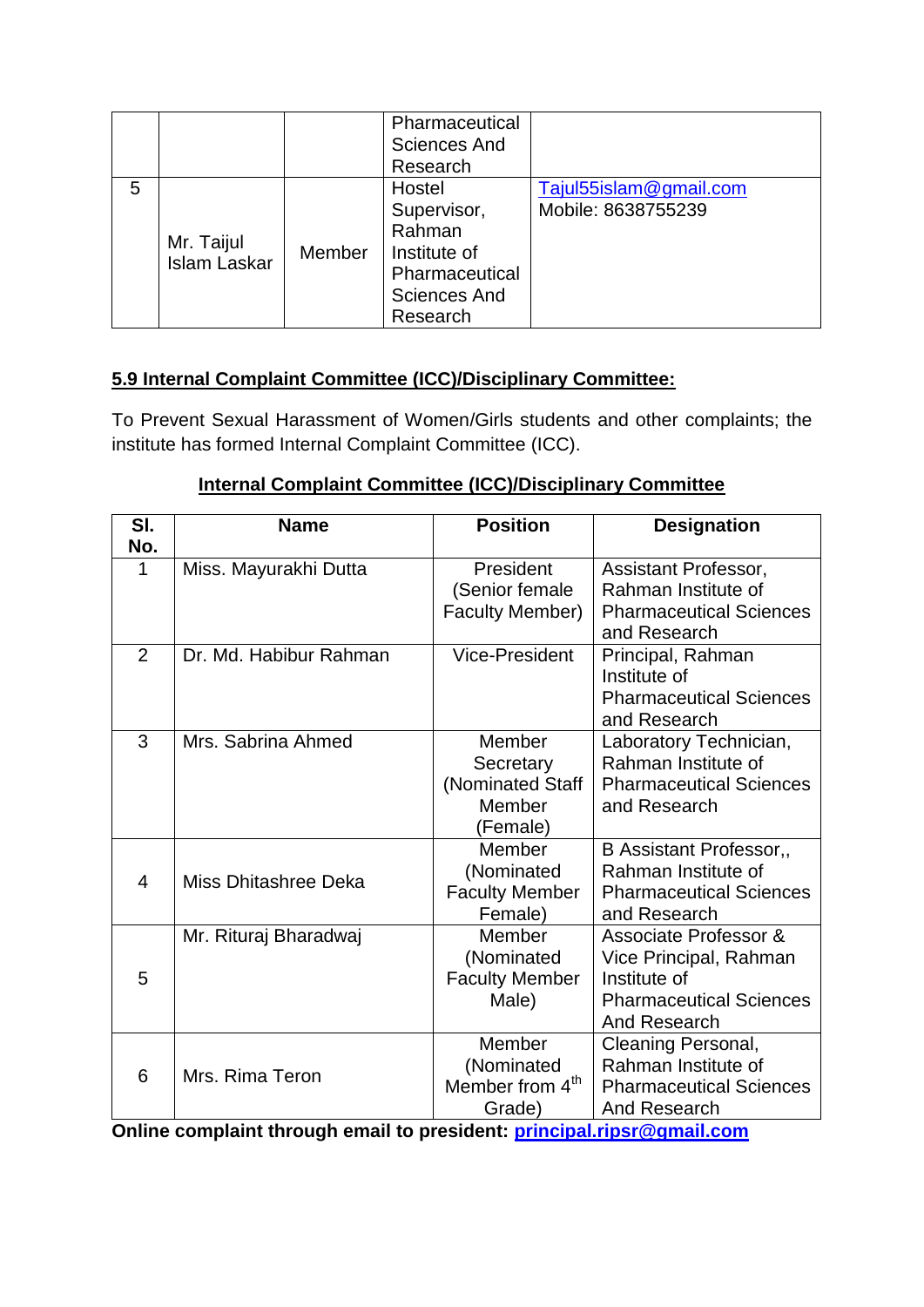# **5.10 Committee for SC/ ST:**

The Committee for Schedule Caste and Schedule Tribes is formed as per the Scheduled Castes and the Scheduled Tribes (Prevention of Atrocities) Act, 1989, No. 33 OF 1989, dated 11.09.1989.

| SI.<br>No. | <b>Name</b>            | <b>Position</b>     | <b>Designation</b>                                                                                    |
|------------|------------------------|---------------------|-------------------------------------------------------------------------------------------------------|
| 1          | Dr. Md. Habibur Rahman | President           | Principal, Rahman<br>Institute of<br><b>Pharmaceutical Sciences</b><br>and Research                   |
| 2          | Mr. Wearank Terang     | Member<br>Secretary | Assistant Professor,,<br>Rahman Institute of<br><b>Pharmaceutical Sciences</b><br>and Research        |
| 3          | Rachna Rani Boro       | Member              | Librarian, Rahman<br>Institute of<br><b>Pharmaceutical Sciences</b><br>and Research                   |
| 4          | Amritnanda Basumatary  | Member              | <b>Technical Supervisor,</b><br>Rahman Institute of<br><b>Pharmaceutical Sciences</b><br>and Research |
| 5          | Dipen Tumung           | Member              | Lab Attender, Rahman<br>Institute of<br><b>Pharmaceutical Sciences</b><br>And Research                |

# **Committee for SC/ ST**

**Online complaint through email to president: [principal.ripsr@gmail.com](mailto:principal.ripsr@gmail.com)**

# **5.11 Internal Quality Assurance Cell:**

The institute has constituted Internal Quality Assurance Cell (IQAC) for ensuring continuous improvement in the entire operations of the institution and assuring all the stakeholders connected with academic programmes of the institution, namely teachers, staffs, students, parents, funding agencies and society. IQAC is to generate good academic ideas and practices. It seeks to work for planning, implementing, and measuring the outcome of academic and administrative performance of the institution. Present members of IQCA are as follows:

| SI.<br>No. | Name                   | <b>Position</b> | <b>Designation</b>                |
|------------|------------------------|-----------------|-----------------------------------|
|            | Dr. Md. Habibur Rahman | Chairperson     | Principal, Rahman<br>Institute of |

# **Internal Quality Assurance Cell (IQAC)**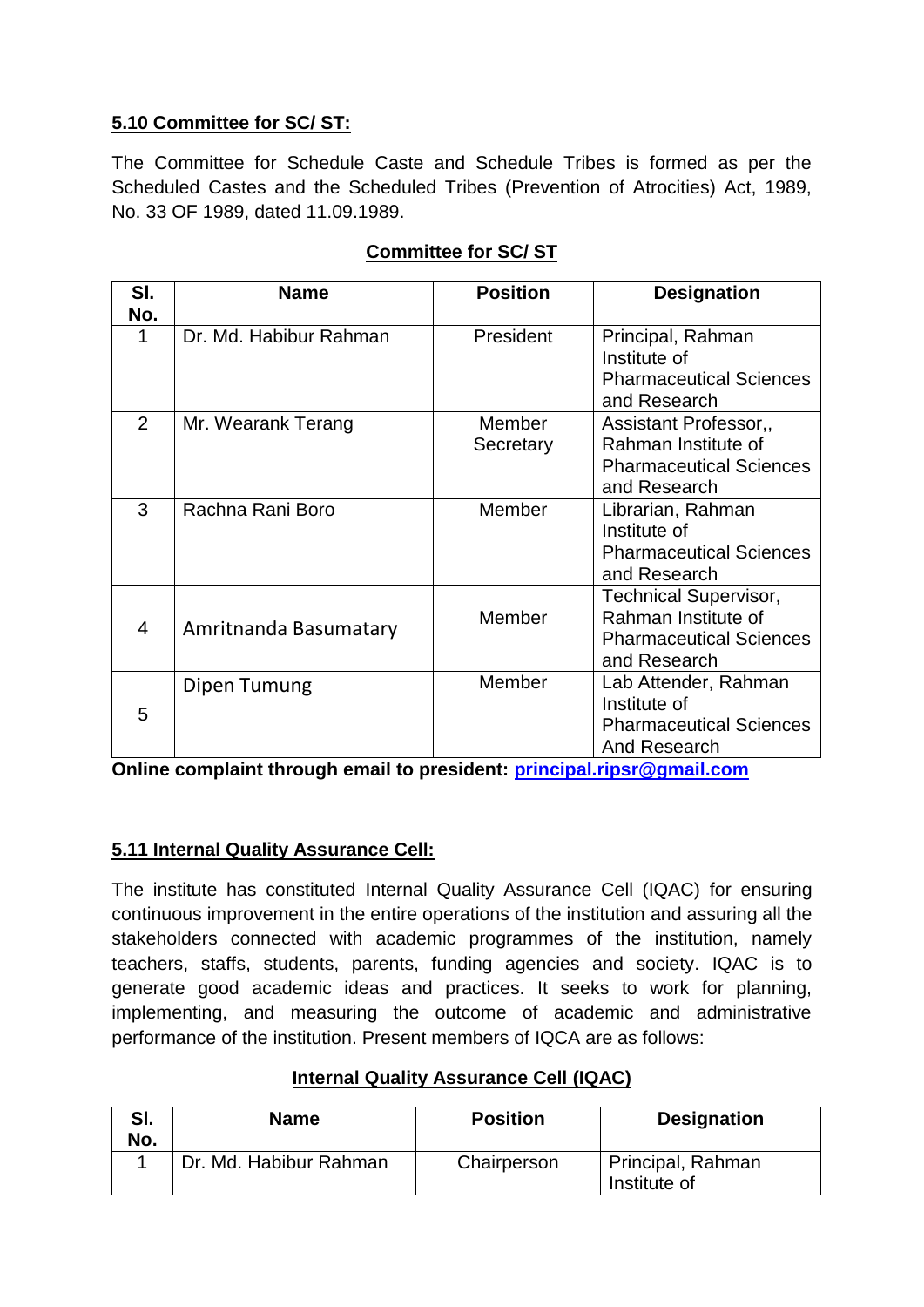|                |                        |                      | Pharmaceutical                              |
|----------------|------------------------|----------------------|---------------------------------------------|
|                |                        |                      | Sciences and Research                       |
| 2              | Mr. Rituraj Bharadwaj  | Coordinator/Director | <b>Associate Professor</b>                  |
|                |                        | of the IQAC          | cum Vice Principal,                         |
|                |                        |                      | Rahman Institute of                         |
|                |                        |                      | Pharmaceutical                              |
|                |                        |                      | <b>Sciences and Research</b>                |
| 3              | Dr. Latheefa Rahman    | Member from          | Director, Rahman                            |
|                |                        | management           | Institute of                                |
|                |                        |                      | Pharmaceutical                              |
|                |                        |                      | <b>Sciences and Research</b>                |
| $\overline{4}$ | Mr. Muslek Uddin       | Member from          | Assistant Professor,                        |
|                | Mazumder               | <b>Teachers</b>      | Rahman Institute of                         |
|                |                        |                      | Pharmaceutical                              |
|                |                        |                      | Sciences and Research                       |
| 5              | Miss. Kalyani Saikia   | Member from          | Assistant Professor,                        |
|                |                        | <b>Teachers</b>      | Rahman Institute of                         |
|                |                        |                      | Pharmaceutical                              |
|                |                        |                      | <b>Sciences and Research</b>                |
| 6              | Mr. Joydeb Acharjee    | Member from          | Assistant Professor,                        |
|                |                        | <b>Teachers</b>      | Rahman Institute of                         |
|                |                        |                      | Pharmaceutical                              |
|                |                        |                      | <b>Sciences and Research</b>                |
| $\overline{7}$ | Rachna Rani Boro       | Member from Non      | Librarian, Rahman                           |
|                |                        | teaching Staff       | Institute of                                |
|                |                        |                      | Pharmaceutical                              |
|                |                        |                      | <b>Sciences and Research</b>                |
|                |                        | Member from          | Accountant, Rahman                          |
| 8              | Md. Arif Uddin         | Administrative staff | Institute of                                |
|                |                        |                      | Pharmaceutical                              |
|                |                        | Member from          | <b>Sciences and Research</b>                |
|                | Mr. Nababesh Zakhariah |                      | <b>Quality Head, Assam</b><br>Chemicals and |
| 9              |                        | Industry             | Pharmaceuticals,                            |
|                |                        |                      | Gopinath Nagar,                             |
|                |                        |                      | Guwahati                                    |
|                |                        | Member from          | Sonapur, Assam, India                       |
| 10             | Mr. Son Borah          | Society              |                                             |
|                |                        |                      |                                             |
|                | Mr. Mujaherul Hussain  | Member from          | B.Pharm 1 <sup>st</sup> year,               |
|                |                        | student              | Rahman Institute of                         |
| 11             |                        |                      | Pharmaceutical                              |
|                |                        |                      | <b>Sciences and Research</b>                |

Frequency of meeting: Quarterly

# **5.12: OMBUDSMAN details**

Prof. S. Bujarbaruah

Former Director, CPP-IPR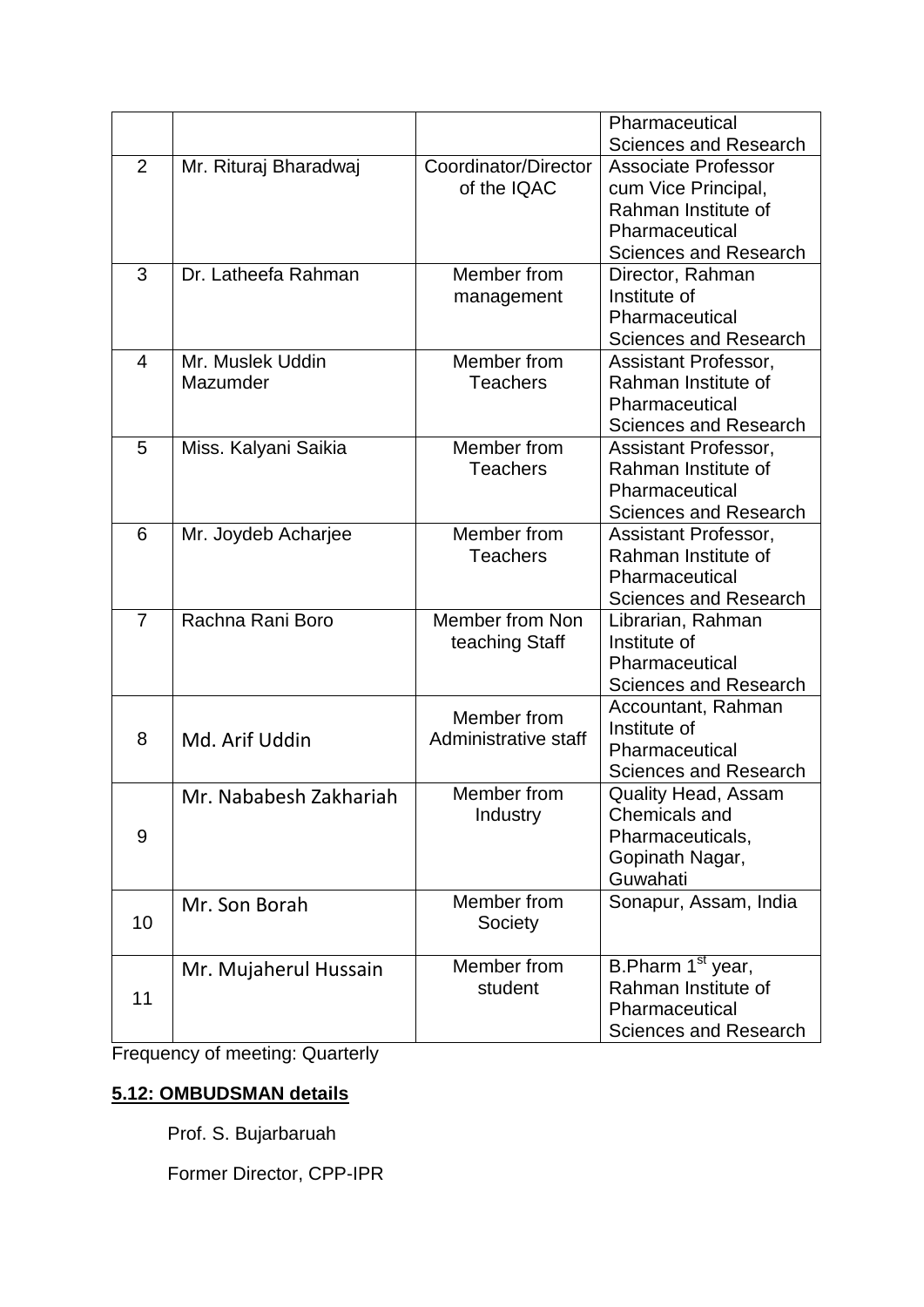# **6.0. Programmes**

# **A. Bachelor of Pharmacy (B. Pharm)**

| <b>Name of the Department</b>                                                                                     | : Pharmacy                                                 |
|-------------------------------------------------------------------------------------------------------------------|------------------------------------------------------------|
| Course                                                                                                            | : B. Pharm                                                 |
| Level                                                                                                             | : Degree                                                   |
| No. of Seats                                                                                                      | : 60                                                       |
| Duration                                                                                                          | : 4 years                                                  |
| B. Diploma in Pharmacy (D. Pharm)<br><b>Name of the Department</b><br>Course<br>Level<br>No. of Seats<br>Duration | : Pharmacy<br>: D. Pharm<br>: Diploma<br>: 60<br>: 2 years |

# **C. Bachelor of Pharmacy (B. Pharm-Lateral)**

| <b>Name of the Department</b> | : Pharmacy |
|-------------------------------|------------|
| Course                        | : B. Pharm |
| Level                         | : Degree   |
| No. of Seats                  | : 6        |
| Duration                      | : 3 years  |
|                               |            |

#### **7. Faculty List with details**

| SI.             | <b>Name</b>           | Qualification | Area of               | <b>Designation</b> | <b>Association</b> |
|-----------------|-----------------------|---------------|-----------------------|--------------------|--------------------|
| No.             |                       |               | <b>Specialization</b> |                    | type               |
| 1               | Dr. Md. Habibur       | M. Pharm.,    | Pharmacology          | Principal cum      | Regular            |
|                 | Rahman                | Ph.D.         |                       | Associate          |                    |
|                 |                       |               |                       | Professor          |                    |
| $\overline{2}$  | Mr. Rituraj Bharadwaj | M. Pharm.,    | Pharmaceutics         | Vice-Principal     | Regular            |
|                 |                       | (Ph.D.)       |                       | cum Associate      |                    |
|                 |                       |               |                       | Professor          |                    |
| 3               | Miss. Mayurakhi Dutta | M. Pharm.     | Pharmaceutical        | Assistant          | Regular            |
|                 |                       |               | Chemistry             | Professor          |                    |
| $\overline{4}$  | Mr. Wearank Terang    | M. Pharm.     | Pharmacology          | Assistant          | Regular            |
|                 |                       |               |                       | Professor          |                    |
| $\overline{5}$  | Miss. Kalyani Saikia  | M. Pharm.     | Pharmacognosy         | Assistant          | Regular            |
|                 |                       |               |                       | Professor          |                    |
| $6\phantom{1}6$ | Miss. Dhitashree      | M. Pharm.     | <b>Pharmaceutics</b>  | Assistant          | Regular            |
|                 | Deka                  |               |                       | Professor          |                    |
| $\overline{7}$  | Dr. Mosrur Ahmed      | B. Pharm.,    | Pharmacy              | Assistant          | Regular            |
|                 | Laskar                | Pharm.D.(PB)  | Practice              | Professor          |                    |
| 8               | Mr. Muslek Uddin      | M. Pharm.     | Pharmaceutical        | Assistant          | Regular            |
|                 | Mazumder              |               | Chemistry             | Professor          |                    |
| 9               | Mr. Joydeb Acharjee   | M. Pharm.     | Pharmaceutical        | Assistant          | Regular            |
|                 |                       |               | Chemistry             | Professor          |                    |
| 10              | Mr. Rejaul Islam      | <b>MCA</b>    | Computer              | Lecturer           | Regular            |
|                 |                       |               | Application           |                    |                    |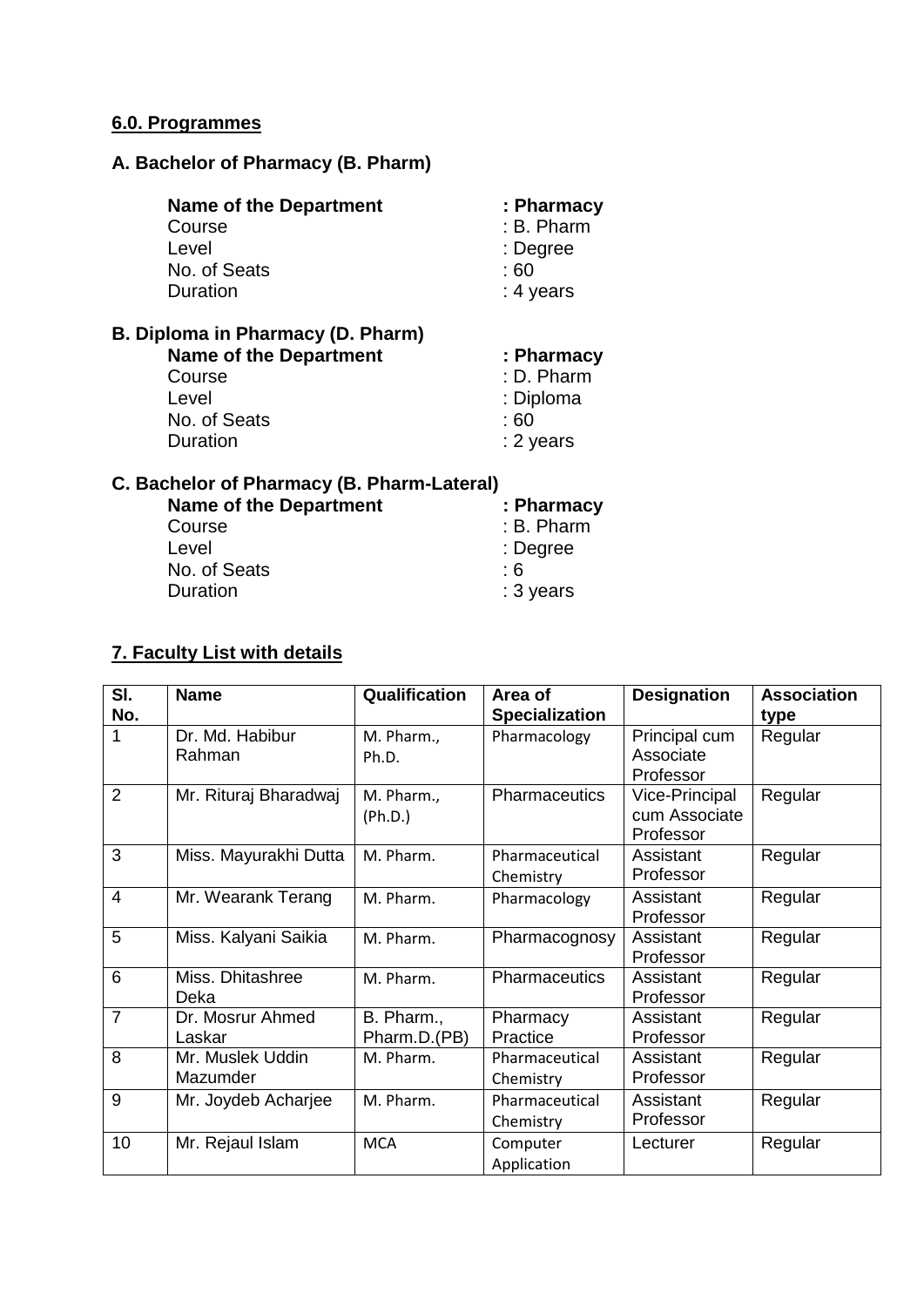# **8. 1. Profile of the Principal**

# **Dr. MD. HABIBUR RAHMAN**

| i. Designation              | : Principal cum Associate Professor      |
|-----------------------------|------------------------------------------|
| ii. Date of Joining         | $: 22 - 03 - 2019$                       |
| iii. Date of Birth          | :06/04/1985                              |
| iv. Unique id               | $: 1 - 7399549529$                       |
| v. Education Qualifications | : B. Pharm, M. Pharm, Ph.D, D.Sc. (h.c.) |
| vi. Work Experience         |                                          |
| Teaching<br>$\bullet$       | $: 10$ Years                             |
| Research<br>$\bullet$       | : Nil                                    |
| Industry<br>$\bullet$       | :1 year                                  |
| others                      | : 5 years                                |

# vii. Area of Specialization: **Pharmacology**

viii. Courses taught at Diploma/ Post Diploma/ Under Graduate/ Post Graduate/ Post Graduate: Human Anatomy and Physiology, Pharmacology, Pathophysiology, Research Methodology etc.

ix. Research Project guidance

| Degree level                 | : 8   |
|------------------------------|-------|
| Master                       | :06   |
| Ph.D                         | :00   |
| x. Projects carried out      | : Nil |
| xi. Patents                  | : Nil |
| xii. Technology Transfer     | : Nil |
| xiii. Research Publications: |       |
| National                     | : 17  |
| International                | : 15  |
| xiv. No. of Books published  | : 1   |
| xv. Conferences & Workshop   |       |
| National                     | : 10  |
| International                | : 2   |
|                              |       |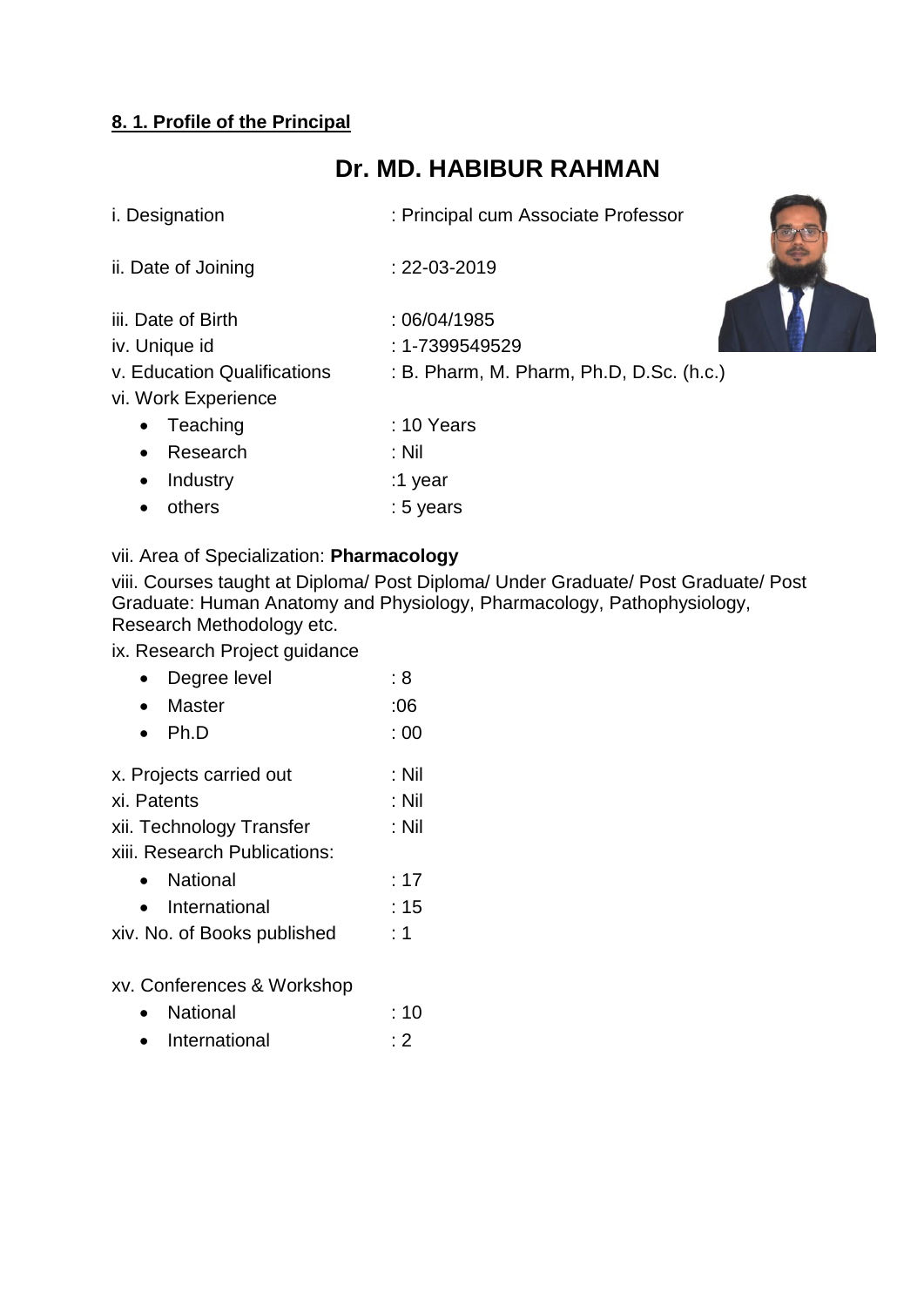# **8. 2. Profile of the Faculties**

# **MR. RITUAJ BHARADWAJ**

| i. Designation              | : Associate Professor cum Vice-Principal |  |
|-----------------------------|------------------------------------------|--|
| ii. Date of Joining         | $: 23 - 02 - 2019$                       |  |
| iii. Date of Birth          | :01/01/1987                              |  |
| iv. Unique id               | $: 1 - 5104591222$                       |  |
| v. Education Qualifications | : B.Pharm, M.Pharm, PGADBSBCR, PGDDRA    |  |
| vi. Work Experience         |                                          |  |
| Teaching<br>$\bullet$       | $: 6.7$ Years                            |  |
| Research<br>$\bullet$       | : 3 years                                |  |
| Industry<br>$\bullet$       | $:$ Nil                                  |  |
| others                      | $:$ Nil                                  |  |
|                             |                                          |  |

#### vii. Area of Specialization: **Pharmaceutics**

viii. Courses taught at Diploma/ Post Diploma/ Under Graduate/ Post Graduate/ Post Graduate: Pharmaceutics, Drug Regulatory Affairs, Pathophysiology, Social Pharmacy, Biochemistry etc.

# ix. Research Project guidance

| Degree level | :5 |
|--------------|----|
|--------------|----|

| • Master       |      | :03 |
|----------------|------|-----|
| $\bullet$ Ph.D | : 00 |     |

| x. Projects carried out<br>sponsored- Co-PI) | : 02 (down town University Seed Grant-PI, DST |
|----------------------------------------------|-----------------------------------------------|
| xi. Patents                                  | : Nil                                         |
| xii. Technology Transfer                     | : Nil                                         |
| xiii. Research Publications:                 |                                               |
| <b>National</b><br>$\bullet$                 | : 03                                          |
| International<br>$\bullet$                   | :09                                           |
| xiv. No. of Books published                  | :1                                            |
|                                              |                                               |

#### xv. Conferences & Workshop

| $\bullet$ | <b>National</b> | : 28 |
|-----------|-----------------|------|
| $\bullet$ | International   | : 8  |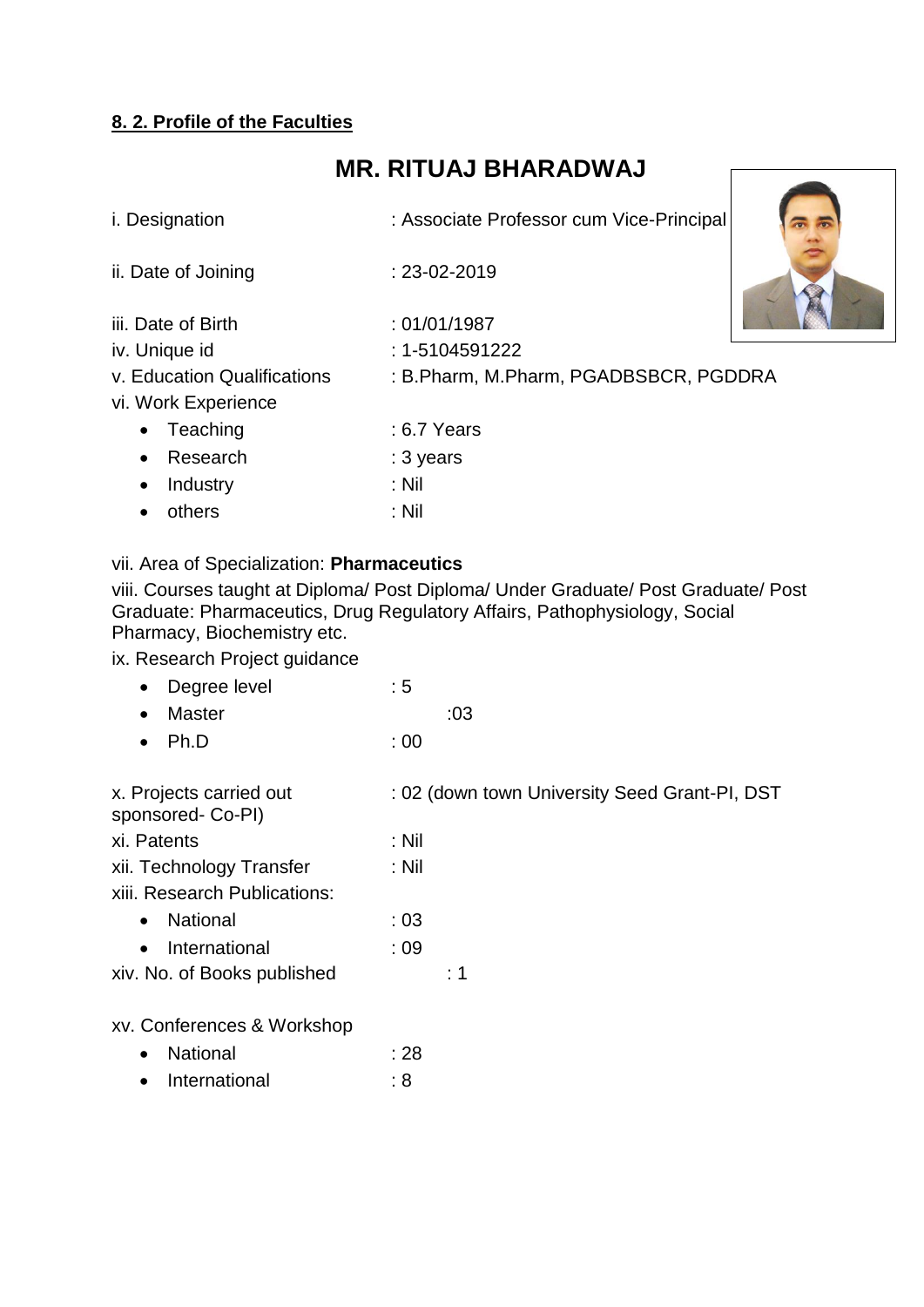# **MAYURAKHI DUTTA**

| <i>i.</i> Designation       | : Assistant Professor |  |
|-----------------------------|-----------------------|--|
| ii. Date of Joining         | : 02-09-2019          |  |
| iii. Date of Birth          | :01/03/1988           |  |
| iv. Unique id               | : 1-7361205918        |  |
| v. Education Qualifications | : B. Pharm, M. Pharm. |  |
| vi. Work Experience         |                       |  |
| Teaching                    | :5 Years 7 Month      |  |
| Research<br>$\bullet$       | : Nil                 |  |
| Industry                    | :Nil                  |  |
| others                      | :Nil                  |  |



#### vii. Area of Specialization: **Pharmaceutical Chemistry**

viii. Courses taught at Diploma/ Post Diploma/ Under Graduate/ Post Graduate/ Post Graduate: Pharmaceutical Chemistry-I, Pharmaceutical Analysis, Pharmaceutical Inorganic Chemistry, Pharmaceutical organic Chemistry, Medicinal Chemistry.

ix. Research Project guidance

|  | Degree level | : 0 |
|--|--------------|-----|
|--|--------------|-----|

| <b>Master</b> | : 0 |
|---------------|-----|
|               |     |

- $\bullet$  Ph.D : 0
- x. Projects carried out : Nil
- xi. Patents : Nil
- xii. Technology Transfer :Nil
- xiii. Research Publications:
	- National : 2
	- International : 2
	- xiv. No. of Books published : 0

xv. Conferences& Workshop

- National : 3
- International : Nil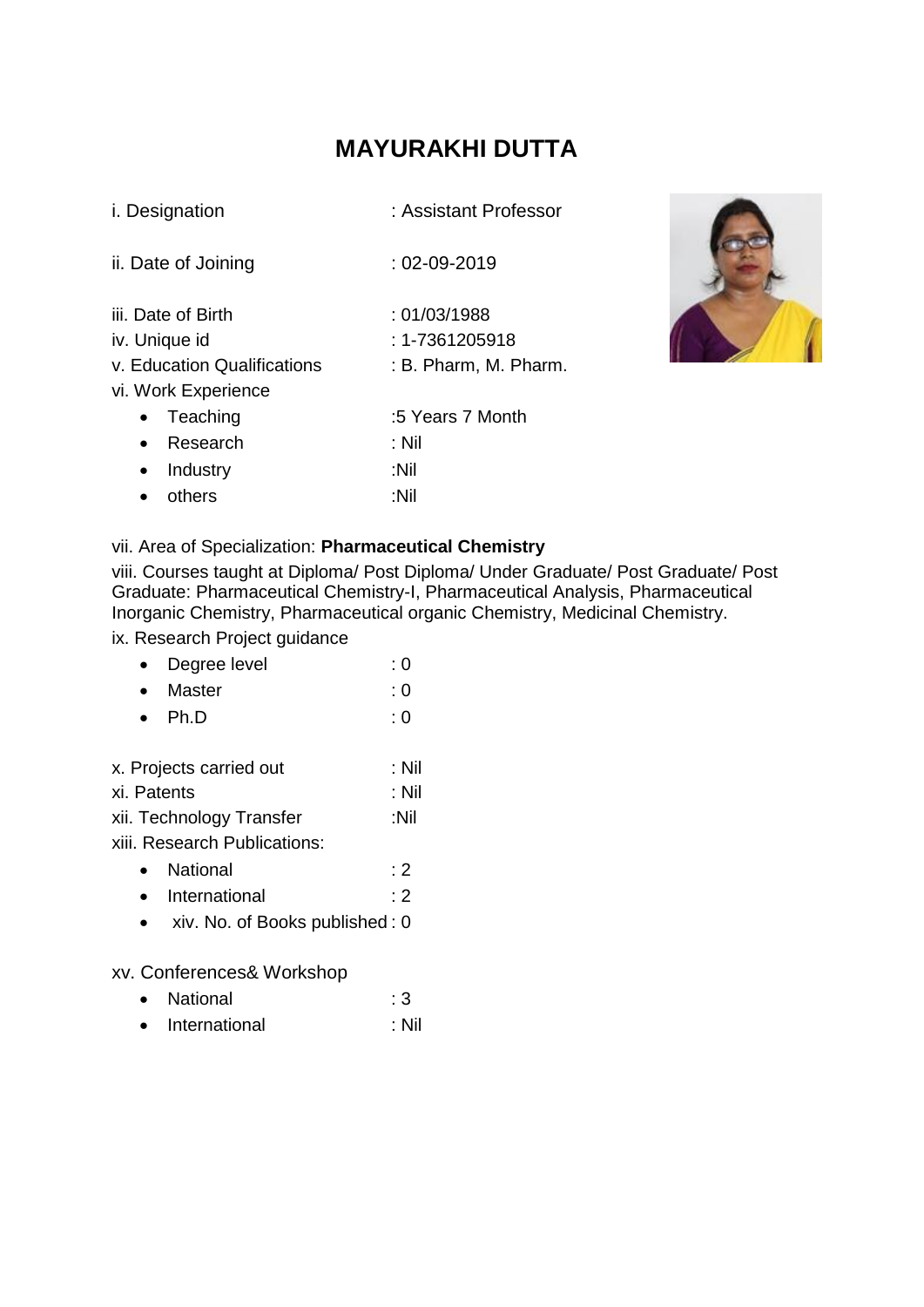# **DHITASHREE DEKA**

| i. Designation |
|----------------|
|----------------|

: Assistant Professor

| ii. Date of Joining | $: 26 - 08 - 2019$ |
|---------------------|--------------------|
| iii. Date of Birth  | :01/01/1994        |
| iv. Unique id       | : 1-7361556842     |
|                     | .                  |

- v. Education Qualifications : B. Pharm, M. Pharm
- vi. Work Experience

|           | • Teaching         | : 1 Year |
|-----------|--------------------|----------|
|           | • Research         | :Nil     |
|           | $\bullet$ Industry | ∶Nil     |
| $\bullet$ | others             | ∶Nil     |



# vii. Area of Specialization: **Pharmaceutics**

viii. Courses taught at Diploma/ Post Diploma/ Under Graduate/ Post Graduate/ Post Graduate: Pharmaceutics, Environmental sciences.

ix. Research Project guidance

| Degree level                 | : 00  |
|------------------------------|-------|
| <b>Master</b>                | :00   |
| Ph.D                         | :00   |
|                              |       |
| x. Projects carried out      | : Nil |
| xi. Patents                  | : Nil |
| xii. Technology Transfer     | :Nil  |
| xiii. Research Publications: |       |
| National                     | : Nil |
| International                | :03   |
| xiv. No. of Books published  | : Nil |
|                              |       |

xv. Conferences& Workshop

| National | : 03 |
|----------|------|
|          |      |

• International : 0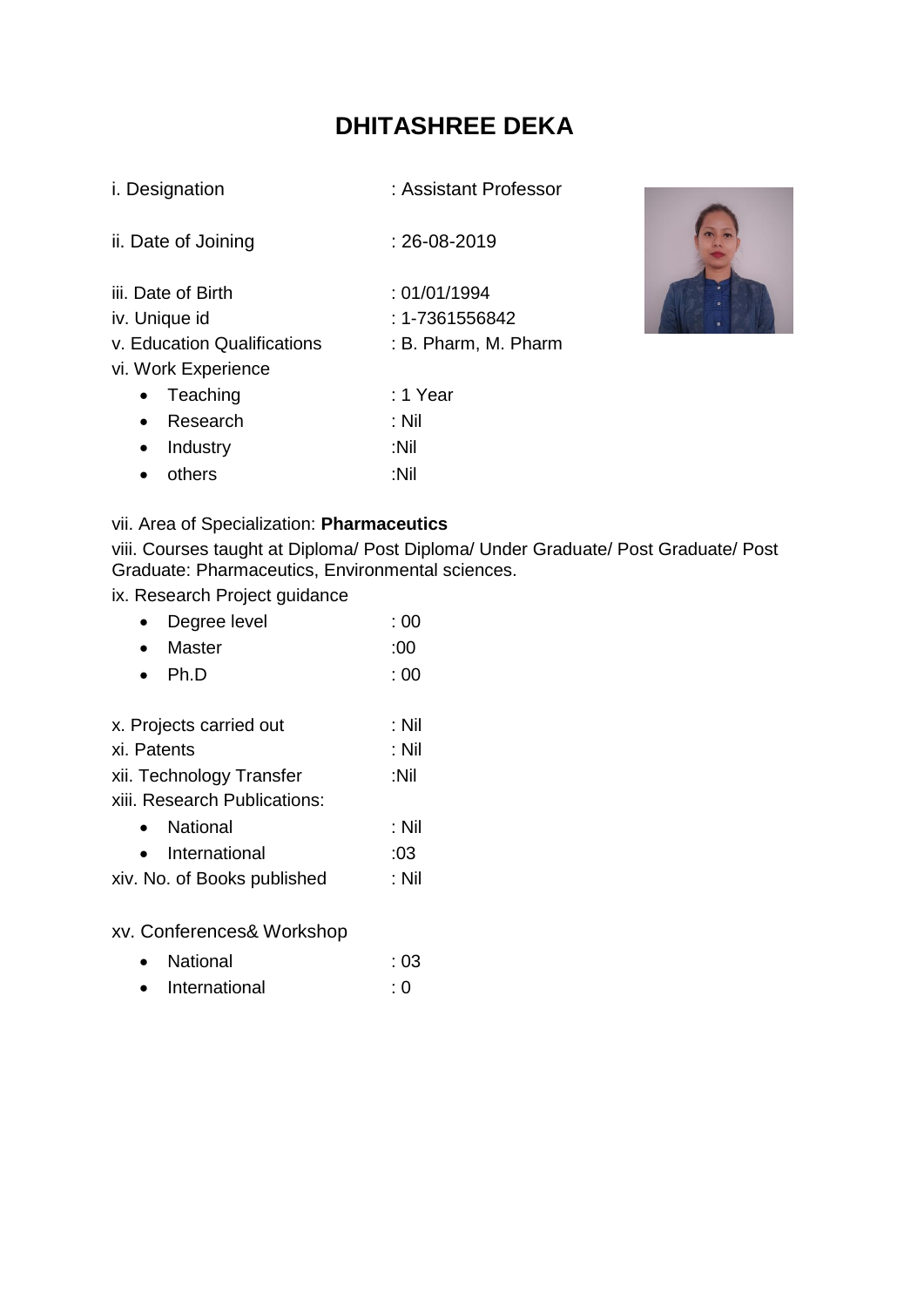# **Dr. MOSRUR AHMED LASKAR**

: Assistant Professor

| ii. Date of Joining | $: 13 - 08 - 2019$ |
|---------------------|--------------------|
|                     |                    |

- iii. Date of Birth : 02/01/1994
- iv. Unique id : 1-7361350666
- v. Education Qualifications : B. Pharm, Pharm D (P.B)
- vi. Work Experience

|           | • Teaching         | : 7 months |
|-----------|--------------------|------------|
|           | • Research         | ∴ Nil      |
|           | $\bullet$ Industry | ∶Nil       |
| $\bullet$ | others             | ∴ Nil      |



#### vii. Area of Specialization: Pharmacy Practice

viii. Courses taught at Diploma/ Post Diploma/ Under Graduate/ Post Graduate/ Post Graduate: Patho-physiology, Health Education and Community Pharmacy, Biochemistry and Clinical Pathology

#### ix. Research Project guidance

| Degree level                 | : 00    |
|------------------------------|---------|
| Master                       | :00     |
| Ph.D                         | :00     |
|                              |         |
| x. Projects carried out      | : Nil   |
| xi. Patents                  | $:$ Nil |
| xii. Technology Transfer     | :Nil    |
| xiii. Research Publications: |         |
| National                     | : 01    |
| International                | :01     |
| xiv. No. of Books published  | : 00    |
|                              |         |
|                              |         |

xv. Conferences& Workshop

| $\bullet$ | National      | : 08 |
|-----------|---------------|------|
| $\bullet$ | International | :01  |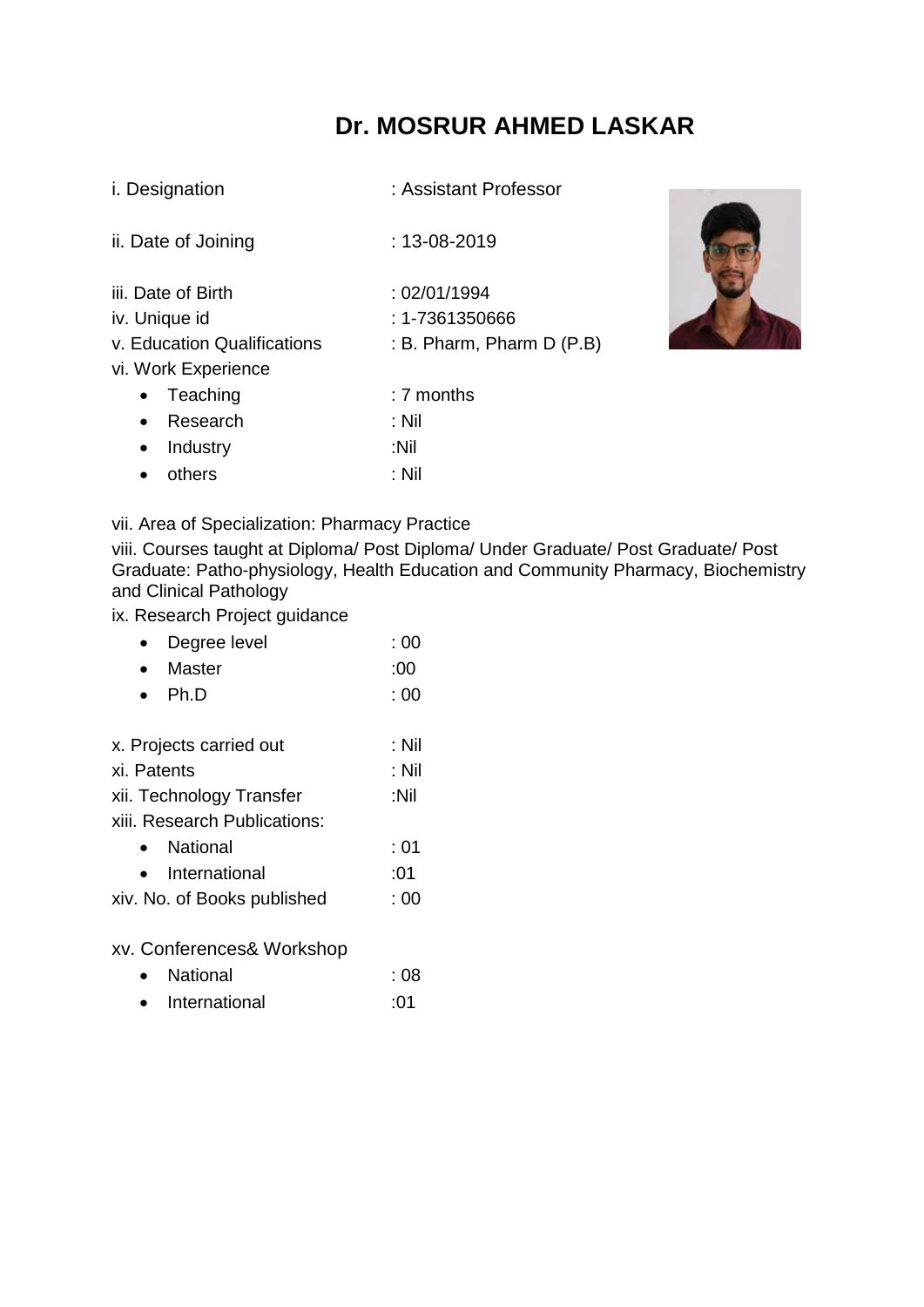# **KALYANI SAIKIA**

| <i>i.</i> Designation       | : Assistant Professor |
|-----------------------------|-----------------------|
| ii. Date of Joining         | : 15-07-2019          |
| iii. Date of Birth          | :01/10/1993           |
| iv. Unique id               | : 1-7361556848        |
| v. Education Qualifications | : B. Pharm, M. Pharm  |
| vi. Work Experience         |                       |
| Teaching                    | : 1 Year              |
| Research<br>$\bullet$       | : Nil                 |
| Industry                    | :Nil                  |



vii. Area of Specialization: **Pharmacognosy**

others :Nil

viii. Courses taught at Diploma/ Post Diploma/ Under Graduate/ Post Graduate/ Post Graduate: Pharmacognosy

ix.Research Project guidance

| Degree level                 | :00   |
|------------------------------|-------|
| Master                       | :00   |
| Ph.D                         | :00   |
|                              |       |
| x. Projects carried out      | : Nil |
| xi. Patents                  | : Nil |
| xii. Technology Transfer     | : Nil |
| xiii. Research Publications: |       |
| National                     | : Nil |
| International                | :01   |
| xiv.No. of Books published   | : Nil |
|                              |       |

xv.Conferences& Workshop

| $\bullet$ | <b>National</b> | :05 |
|-----------|-----------------|-----|
| $\bullet$ | International   | : 0 |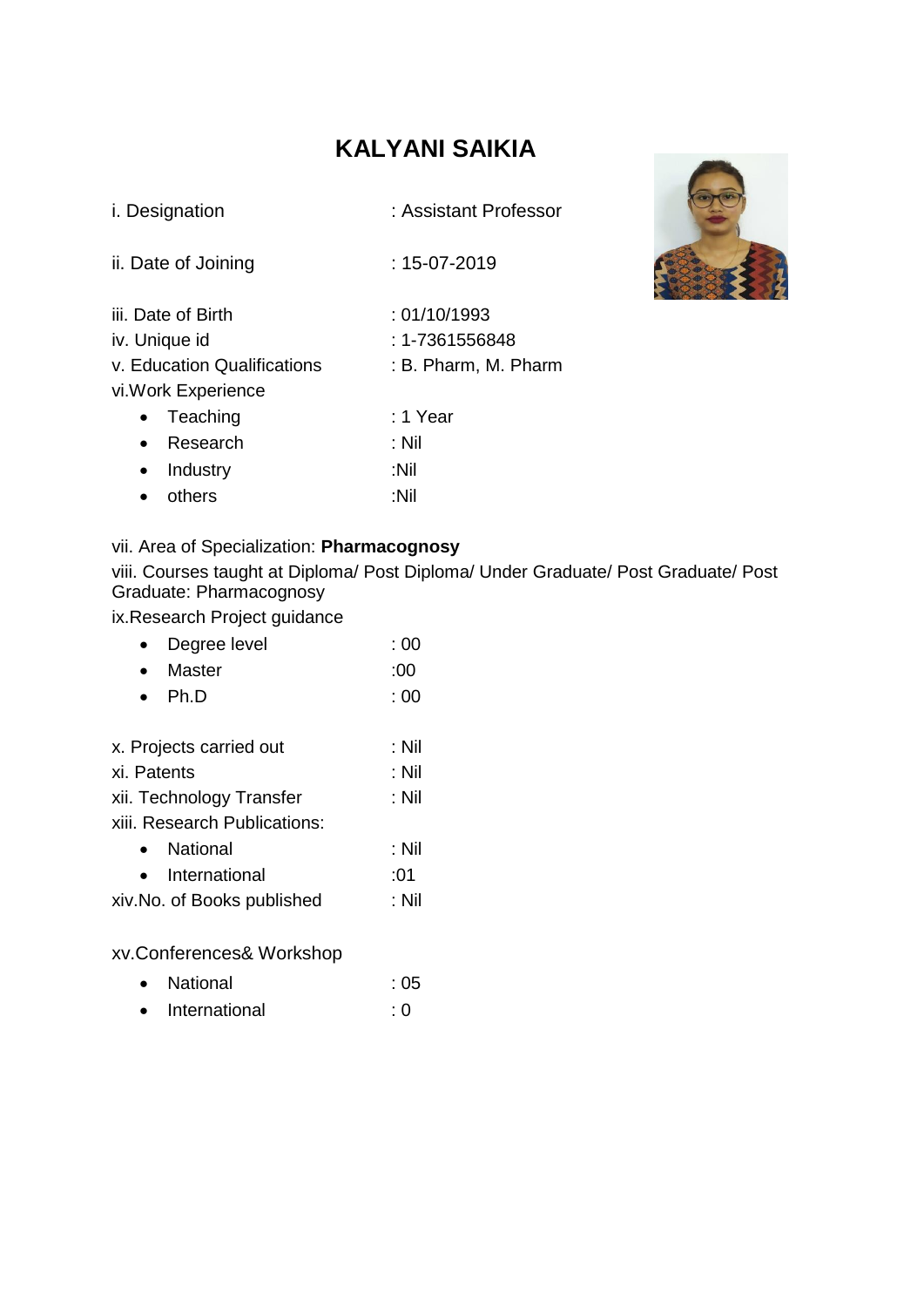# **JOYDEB ACHARJEE**

| <i>i.</i> Designation                                                                                                                       | : Assistant Professor                                                                 |
|---------------------------------------------------------------------------------------------------------------------------------------------|---------------------------------------------------------------------------------------|
| ii. Date of Joining                                                                                                                         | : 17/01/2020                                                                          |
| iii. Date of Birth<br>iv. Unique id<br>v. Education Qualifications<br>vi. Work Experience<br>Teaching<br>$\bullet$<br>Research<br>$\bullet$ | : 25/05/1989<br>$: 1 - 7361350134$<br>: B. Pharm, M. Pharm<br>$: 2$ Months<br>$:$ Nil |
| Industry<br>$\bullet$<br>others                                                                                                             | :3 Years 8 Months<br>:Nil                                                             |



# vii. Area of Specialization: **Pharmaceutical Chemistry**

viii. Courses taught at Diploma/ Post Diploma/ Under Graduate/ Post Graduate/ Post Graduate: Biochemistry, Pharmaceutical Organic Chemistry

# ix. Research Project guidance

| Degree level                 | :00   |
|------------------------------|-------|
| <b>Master</b>                | :00   |
| Ph.D                         | :00   |
|                              |       |
| x. Projects carried out      | : Nil |
| xi. Patents                  | : Nil |
| xii. Technology Transfer     | :Nil  |
| xiii. Research Publications: |       |
| <b>National</b>              | : Nil |
| International                | :01   |
| xiv. No. of Books published  | : Nil |
|                              |       |

xv. Conferences& Workshop

- National :1
- International :1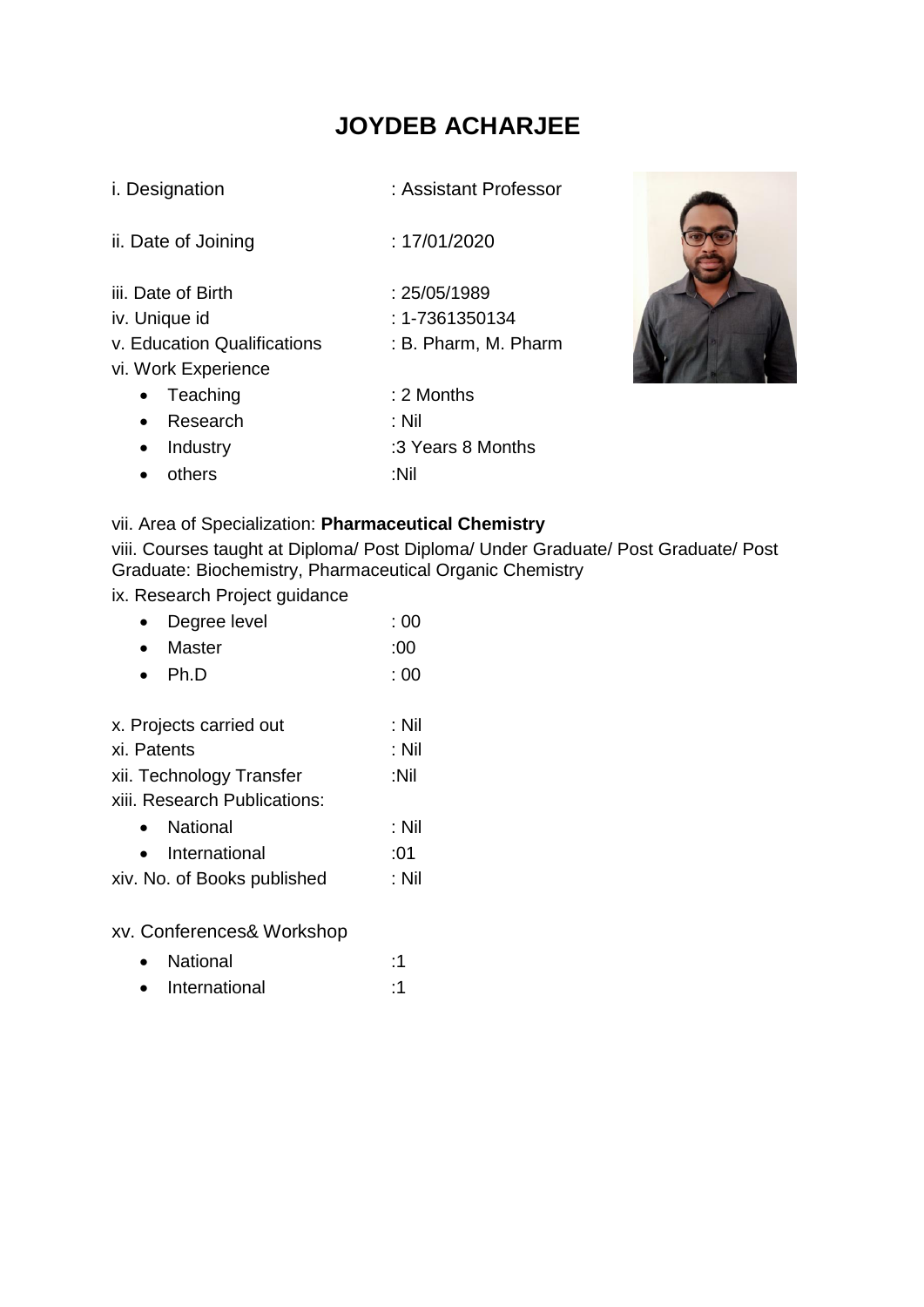# **Mr. MUSLEK UDDIN MAZUMDER**

| i. Designation |
|----------------|
|----------------|

: Assistant Professor

| ii. Date of Joining                                | $: 16 - 01 - 2020$            |
|----------------------------------------------------|-------------------------------|
| iii. Date of Birth<br>iv. Unique id                | :03/03/1995<br>: 1-7361350140 |
| v. Education Qualifications<br>vi. Work Experience | : B. Pharm, M. Pharm          |
| Teaching                                           | : 7 Months                    |
| Research<br>$\bullet$                              | : Nil                         |
| Industry<br>$\bullet$                              | :Nil                          |
| others                                             | :Nil                          |
|                                                    |                               |



# vii. Area of Specialization: **Pharmaceutical Chemistry**

viii. Courses taught at Diploma/ Post Diploma/ Under Graduate/ Post Graduate/ Post Graduate: Pharmaceutical Organic Chemistry, Pharmaceutical Inorganic Chemistry.

# ix. Research Project guidance

| Degree level                 | : 0   |
|------------------------------|-------|
| <b>Master</b>                | :0    |
| Ph.D                         | : 0   |
|                              |       |
| x. Projects carried out      | : Nil |
| xi. Patents                  | : Nil |
| xii. Technology Transfer     | :Nil  |
| xiii. Research Publications: |       |
| National                     | : 6   |
| International                | :0    |
| xiv. No. of Books published  | :0    |
|                              |       |

xv. Conferences& Workshop

- National : 3
- International :1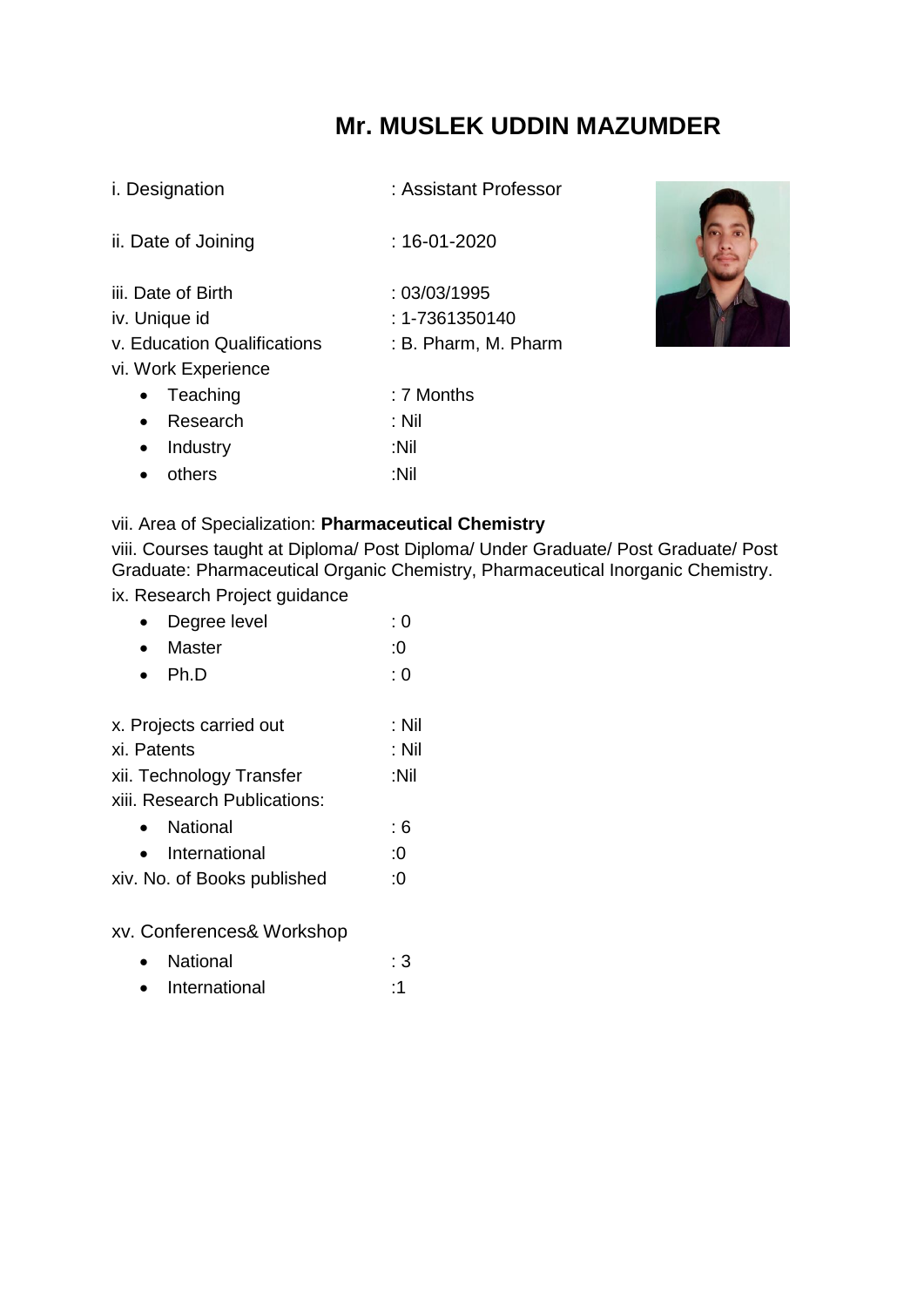# **WEARANK TERANG**

| i. Designation |  |
|----------------|--|
|----------------|--|

: Assistant Professor

ii. Date of Joining : 15-07-2019

- iii. Date of Birth  $\cdot$  05/02/1993
- iv. Unique id : 1-7361350258
- v. Education Qualifications : B. Pharm, M. Pharm.
- vi. Work Experience

| • Teaching         | : 8 Months |
|--------------------|------------|
| • Research         | : Nil      |
| $\bullet$ Industry | : Nil      |
| • others           | ∴ Nil      |



#### vii. Area of Specialization: **Pharmacology**

viii. Courses taught at Diploma/ Post Diploma/ Under Graduate/ Post Graduate/ Post Graduate: Human anatomy and Physiology

ix. Research Project guidance

| Degree level                 | : 0   |
|------------------------------|-------|
| <b>Master</b>                | : 0   |
| Ph.D                         | : 0   |
|                              |       |
| x. Projects carried out      | : Nil |
| xi. Patents                  | : Nil |
| xii. Technology Transfer     | : Nil |
| xiii. Research Publications: |       |
| National                     | : Nil |
| International                | : Nil |
| xiv. No. of Books published: |       |
|                              |       |

xv. Conferences& Workshop

- National : 3
- International : Nil

# **9.Fee**

# **9.1. Details of fee, as approved by State Fee Committee, for the Institution**

**B.Pharm. ₹ 510,000/- (4 years)**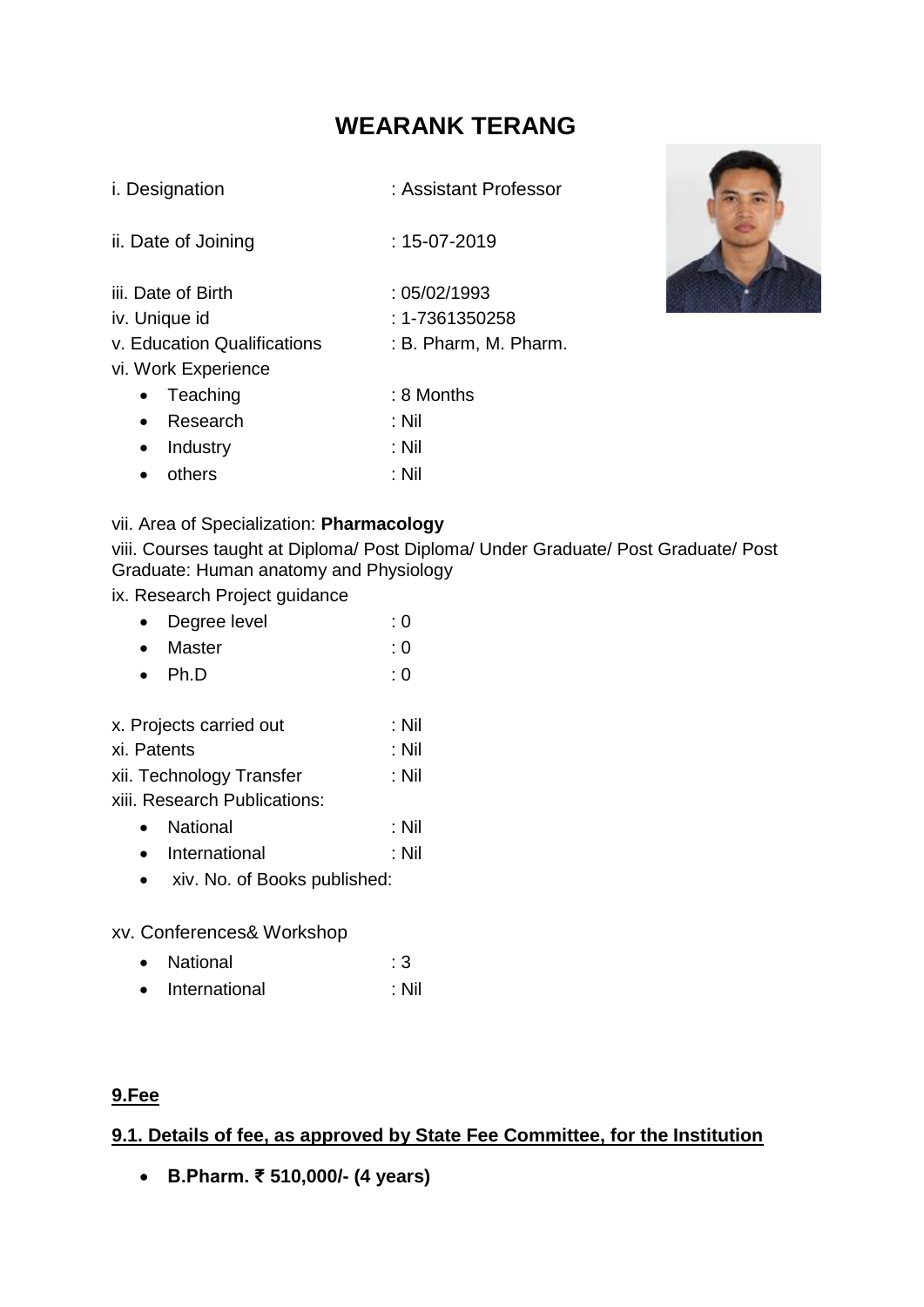- **D.Pharm. ₹ 240,000/- (2 years)**
- **B.Pharm. (Lateral) ₹ 400,000/- (3 years)**

| Course                 | Duration | Deposit (Rs.)<br>Security | <b>Student Welfare</b><br>(Rs.) | <b>Admission Fee</b><br>(Rs.) | Jul-2020<br>(Rs.) | Dec-2020<br>(Rs.) | Jul-2021<br>(Rs.) | Dec-2021<br>(Rs.) | Jul-2022<br>(Rs.) | Dec-2022<br>(Rs.) | Jul-2023<br>(Rs.) | Dec-2024<br>(Rs.) | Total    |
|------------------------|----------|---------------------------|---------------------------------|-------------------------------|-------------------|-------------------|-------------------|-------------------|-------------------|-------------------|-------------------|-------------------|----------|
| B. Pharm.              | 4 years  | 10,000                    | 10,000                          | 50,000                        | 55,000            | 55,000            | 55,000            | 55,000            | 55,000            | 55,000            | 55,000            | 55,000            | 5,10,000 |
| B. Pharm.<br>(Lateral) | 3 years  | 10,000                    | 10,000                          | 50,000                        | 55,000            | 55,000            | 55,000            | 55,000            | 55,000            | 55,000            | $\frac{1}{2}$     | $\lessgtr$        | 4,00,000 |
| Pharm.<br>⊂            | 2 years  | 10,000                    | 10,000                          | 50,000                        | 40,000            | 45,000            | 40,000            | 45,000            | $\frac{1}{2}$     | $\frac{1}{2}$     | $\frac{4}{2}$     | $\frac{1}{2}$     | 2,40,000 |

# **9.2. Time schedule for payment of fee for the entire programme**

# **9.3. No. of Fee waivers granted with amount and name of students**

| SI. No. | <b>Name of Students</b> | <b>Course</b>  | <b>Amount Waive</b> |
|---------|-------------------------|----------------|---------------------|
| 1.      | Nikismita Dutta         | <b>B.Pharm</b> | 20,000/-            |
| 2.      | Rakib Ahmed             | <b>B.Pharm</b> | 10,000/-            |
| 3.      | Mujaherul Hussain       | <b>B.Pharm</b> | 10,000/-            |
| 4.      | Hujaifa Sultana         | <b>B.Pharm</b> | 10,000/-            |
| 5.      | Anjelina Dowarah        | <b>B.Pharm</b> | 10,000/-            |
| 6.      | Taslima Nasrin Hussain  | D.Pharm        | 10,000/-            |
| 7.      | Masum Shamima Choudhury | D.Pharm        | 20,000/-            |
| 8.      | Jinnatul Ferdouse       | D.Pharm        | 20,000/-            |
| 9.      | Shaina Anjum            | D.Pharm        | 20,000/-            |
| 10.     | Rokibul Islam           | D.Pharm        | 20,000/-            |
| 11.     | Sadika Sobnom           | D.Pharm        | 20,000/-            |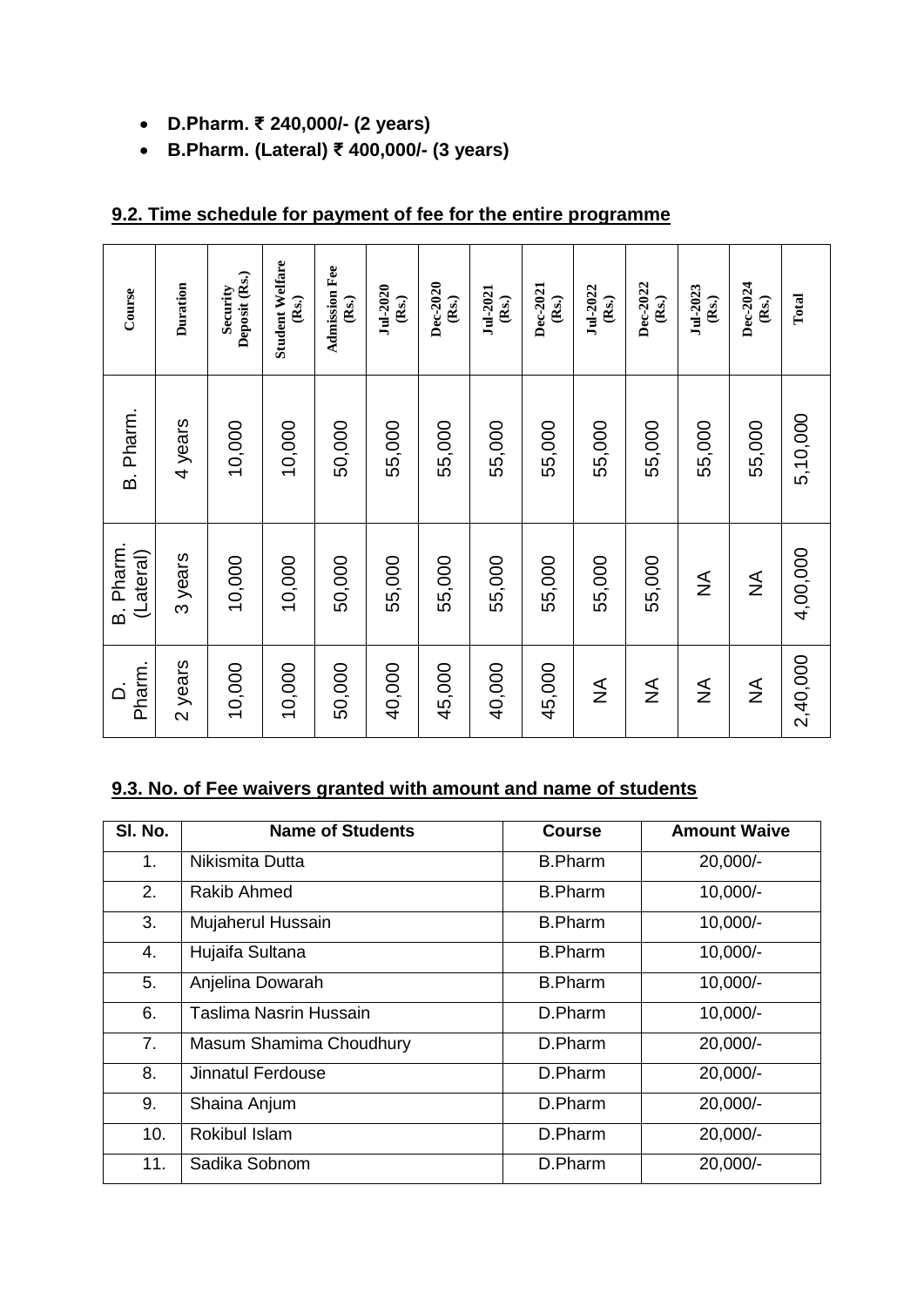# **9.4.Number of scholarship offered by the Institution, duration and amount**

| SI. No. | <b>Name of Students</b> | <b>Duration</b> | Amount |
|---------|-------------------------|-----------------|--------|
|         | Md. Iliash Ahamad       | 4 vears         | 510000 |
|         | Yumkhaibam Rameez Raja  | 4 vears         | 510000 |

## **9.5.Criteria for fee waivers/scholarship**

• Merit, Financial Status, Girl Student

# **9.6. Estimated cost of Boarding and Lodging in Hostels**

- Security Deposit: 10,000/- Rs.
- Monthly Mess Due: 6500/- Rs.

# **10. Admission**

- Number of seats sanctioned with the year of approval
- Number of Students admitted under various categories each year in the last three years
- Number of applications received during last two years for admission under Management Quota and number admitted

# **11. Admission Procedure**

- Admission Notification
- Admission Test
- Preparation of Merit List & Waiting List
- Seat Allotment

# **12. Criteria and Weightages for Admission:**

Admission Test & Merit list on Qualifying Examination

# **13. List of Applicants:**

# **List of Applicants for B. Pharm. 2019-2020**

| <b>Sl. No.</b> | <b>Name of Students</b> | <b>Qualifying Exam</b><br>$(PCB/PCM)$ % |
|----------------|-------------------------|-----------------------------------------|
|                | Abhigyan Saikia         | 51                                      |
| 2.             | Abhijit Kutum           | 55                                      |
| 3.             | <b>Albert Phukan</b>    | 54                                      |
| 4.             | Animesh Kashyap         | 59                                      |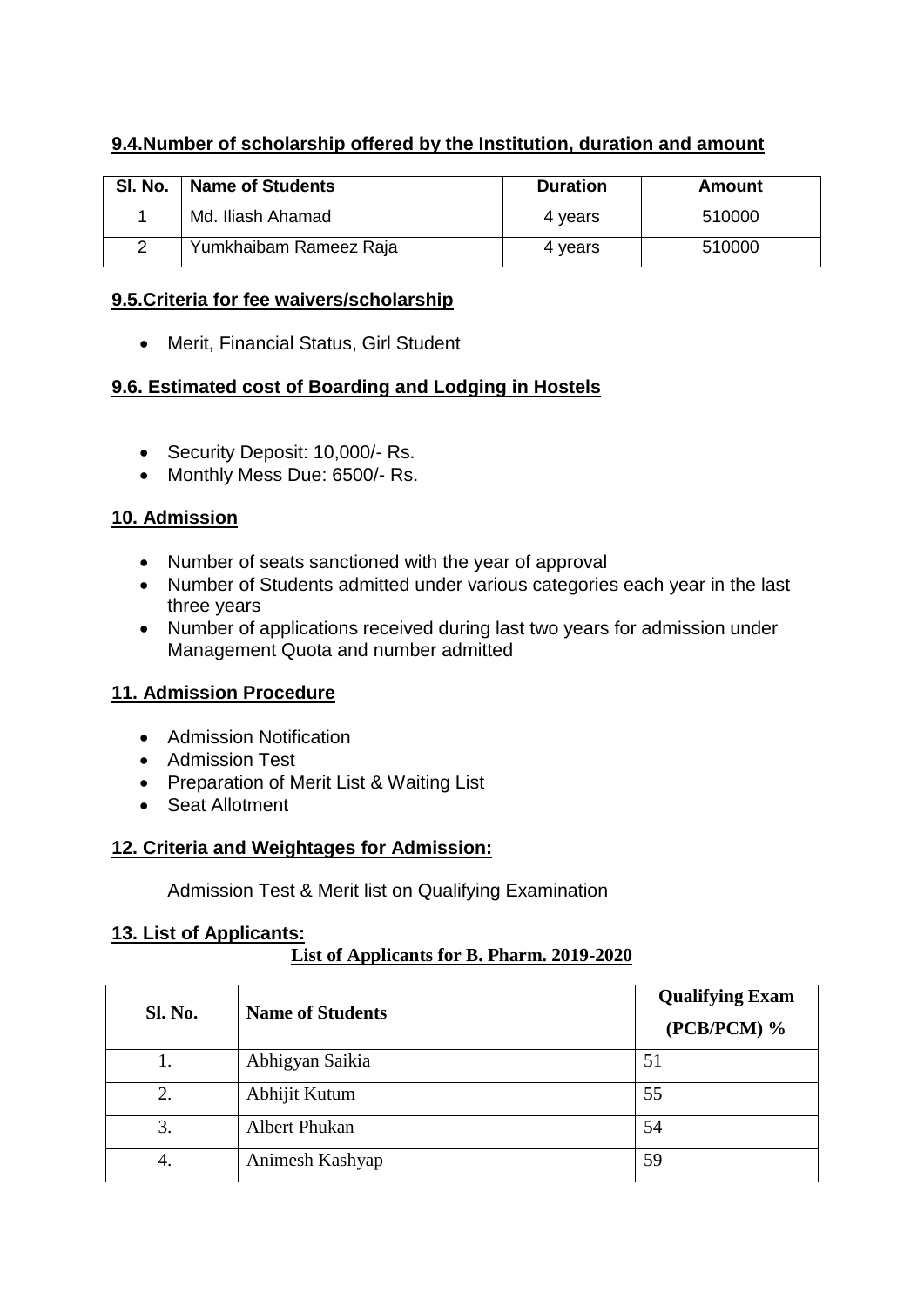| 5.  | Anjelina Dowarah         | 55    |
|-----|--------------------------|-------|
| 6.  | Arifa Tanjim             | 57.6  |
| 7.  | Ashique Ikbal Ahmed      | 65    |
| 8.  | Ashique Ikbal            | 61    |
| 9.  | Azmina Yasmin            | 55    |
| 10. | <b>Bikash Ranjan Das</b> | 58    |
| 11. | <b>Bivash Deka</b>       | 58.66 |
| 12. | <b>Chandan Das</b>       | 54.66 |
| 13. | Chanimur Rahman          | 61    |
| 14. | Deepjyoti Dekja          | 57    |
| 15. | Dipankar Ghosh           | 55.66 |
| 16. | Farhin Tamanna Choudhury | 57.33 |
| 17. | Gourav Bordoloi          | 62    |
| 18. | Hafizur Rahman Bhuyan    | 54.66 |
| 19. | Haider Khan              | 55    |
| 20. | Hujaifa Sultana          | 65    |
| 21. | Ilias Rahman             | 67.33 |
| 22. | Ikbal Bahar Choudhury    | 54.66 |
| 23. | Jamal Uddin Laskar       | 57    |
| 24. | Jagya Jyoti Deori        | 64.33 |
| 25. | Jamanur Hoque Choudhury  | 67.66 |
| 26. | Joykrishna Mondal        | 54.33 |
| 27. | Jyotirmoy Kr Nath        | 70.66 |
| 28. | Kamruz Zamal             | 59    |
| 29. | Kheleda Parbin Barbhuiya | 69.33 |
| 30. | Masayek Mehboob          | 65.66 |
| 31. | MD Feroz Khan            | 50    |
| 32. | MD Huddain               | 51    |
| 33. | Md. Iliyash Ahmad        | 60.33 |
| 34. | Mohammed Asif Ahmed      | 65.66 |
| 35. | Mujaherul Hussain        | 62.66 |
| 36. | Mustafiz Ahmed           | 56    |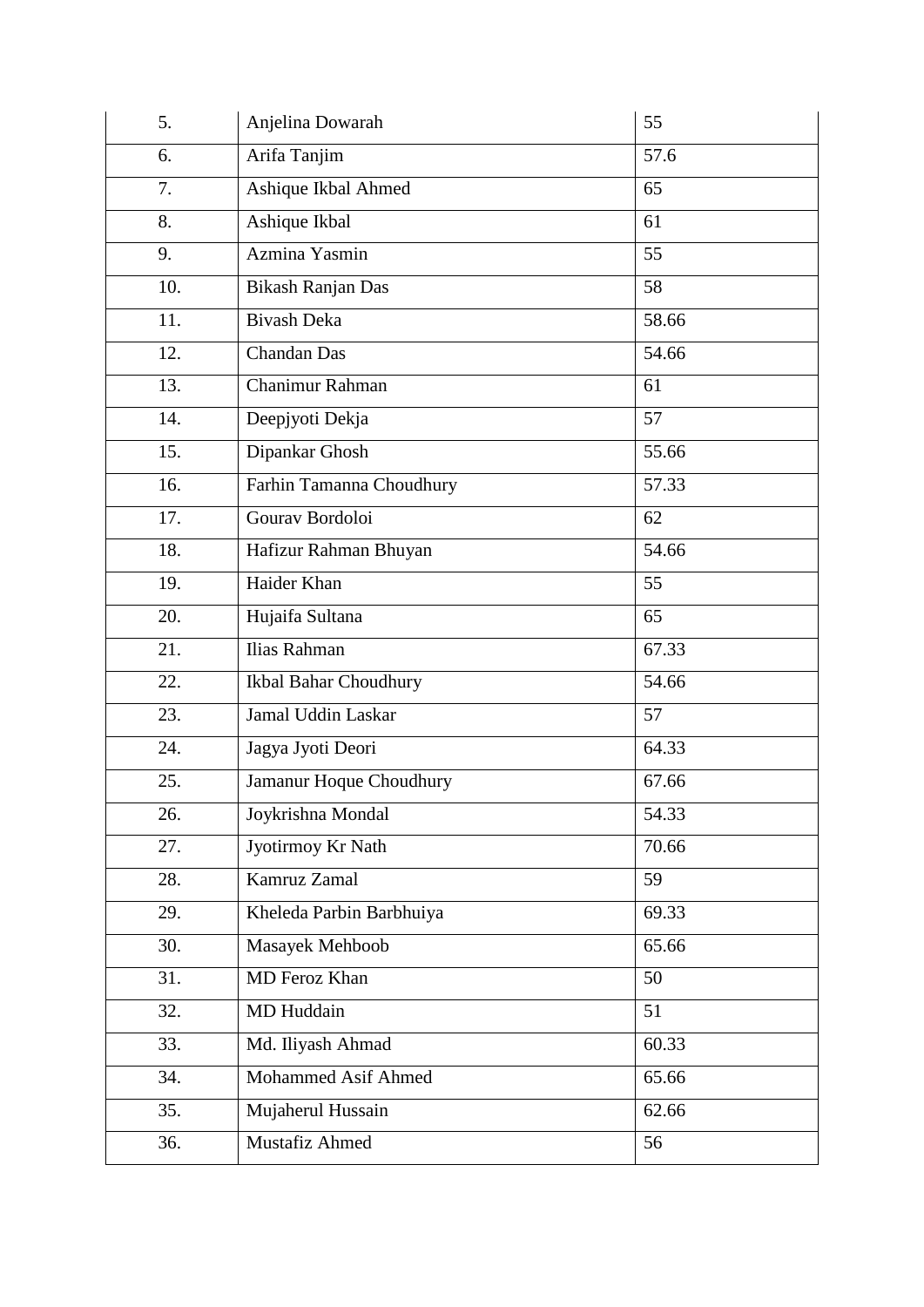| 37. | Nausad Alam Laskar             | 64.33 |
|-----|--------------------------------|-------|
| 38. | Nekibul Jaman Khan             | 66.33 |
| 39. | Nikhil Tamuli                  | 58.33 |
| 40. | Nikismita Dutta                | 63    |
| 41. | Nilufar Mehbooba               | 64.33 |
| 42. | Ningthoujam Dabung Meitei      | 54.66 |
| 43. | Nuri Farjina Rahman            | 65.66 |
| 44. | Partha Pratim Sarma            | 54    |
| 45. | Parthana Chetia                | 60    |
| 46. | Priyam Zaman                   | 68    |
| 47. | Prokiti Gogoi                  | 54    |
| 48. | Rafique Hussain                | 66.33 |
| 49. | Rahul Amin                     | 56.33 |
| 50. | <b>Rakib Ahmed</b>             | 56    |
| 51. | Rejaul Islam                   | 57.33 |
| 52. | Rekibul Hoque Khan             | 69.33 |
| 53. | Rekibur Rahman                 | 61.33 |
| 54. | <b>Rikttah Ahmed</b>           | 67    |
| 55. | Roopak Das                     | 53    |
| 56. | Sah Abu Rahman Ahmed Choudhury | 68.33 |
| 57. | Sahina Parveen                 | 60.33 |
| 58. | Sahjahan Ali                   | 58.33 |
| 59. | Sahaniyaz Laskar               | 65    |
| 60. | Saidul Alam Choudhury          | 56.33 |
| 61. | Sajid Ahmed                    | 63    |
| 62. | Sangita Gogoi                  | 71    |
| 63. | Sariful Islam                  | 67    |
| 64. | <b>Suhel Ahmed Laskar</b>      | 57.33 |
| 65. | Yumkaibam Rameez Raja          | 53.66 |

# **List of Applicants for D. Pharm. 2019-2020**

| SI.<br>No. | <b>Name of Students</b> | <b>Qualifying Exam</b> |
|------------|-------------------------|------------------------|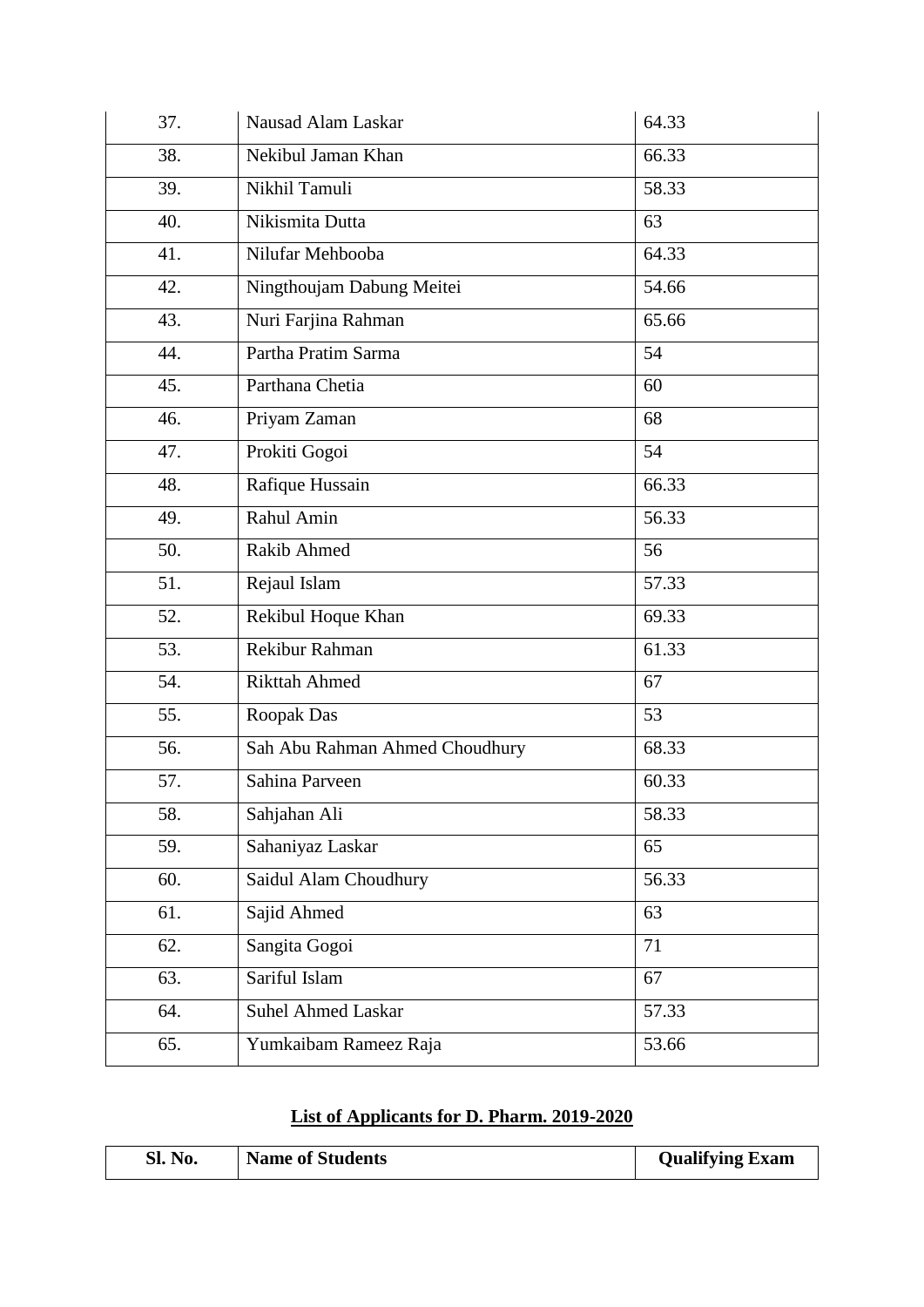|     |                        | (PCB/PCM) %     |
|-----|------------------------|-----------------|
| 66. | Abdul Baten Sorkar     | 55              |
| 67. | Abdul Kayum            | 56              |
| 68. | Akibul Islam Abdin     | 51              |
| 69. | Aklima Khatun          | 60              |
| 70. | Aminul Islam           | 55              |
| 71. | Anjan Baishya          | 49              |
| 72. | Apurba Baishya         | 56              |
| 73. | Arif Rahman            | 54              |
| 74. | Arifa Khatun           | 62              |
| 75. | Asanul Hoque           | 58              |
| 76. | Ashique Mehmud         | 59              |
| 77. | Baadsah Ali            | 60.33           |
| 78. | <b>Bishal Dey</b>      | 55              |
| 79. | <b>Danial Donear</b>   | 59              |
| 80. | Dilder Razza           | 57.66           |
| 81. | Dipankar Borah         | 72              |
| 82. | Firdus Ahmed Choudhury | 68              |
| 83. | Habibul Islam          | 59              |
| 84. | Hafijur Rahman         | 55              |
| 85. | Hafizur Rahman Sheikh  | 62              |
| 86. | Haphi Yonka Nongtdu    | 63              |
| 87. | Imran Hussain          | $\overline{57}$ |
| 88. | Jahangir Mallik        | 75              |
| 89. | Jahedul Islam          | 60              |
| 90. | Jahidul Islam Miah     | 60              |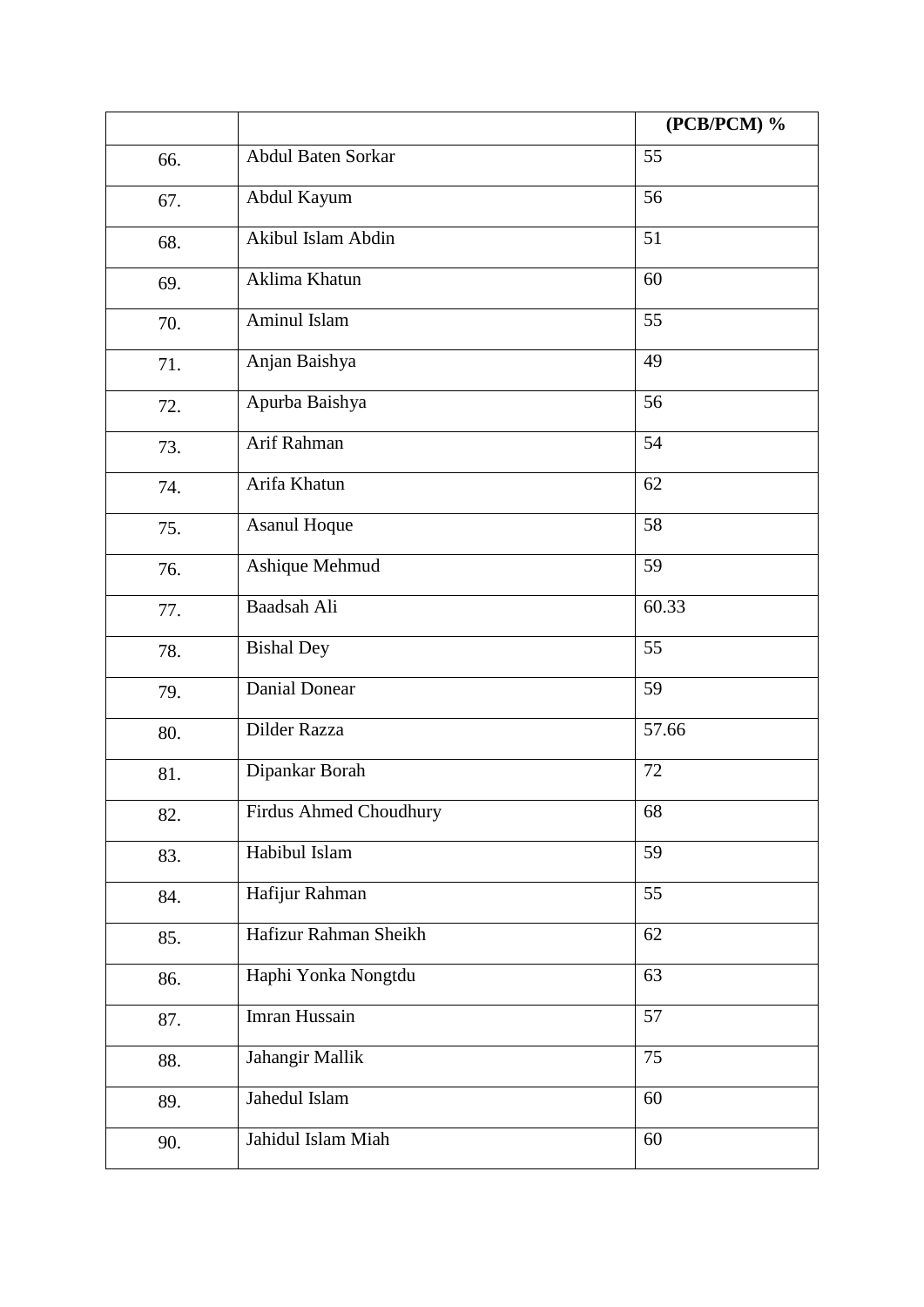| 91.  | Jiaul Haque              | 66    |
|------|--------------------------|-------|
| 92.  | <b>Jinnatul Firdouse</b> | 75    |
| 93.  | Jubair Ahmed             | 53    |
| 94.  | Jubair Rahman            | 56.33 |
| 95.  | Kamal Hussain            | 59    |
| 96.  | Kashmiri Ahmeda          | 60    |
| 97.  | Lalchan Ali Ahmed        | 67    |
| 98.  | Masum Shamima Choudhury  | 58    |
| 99.  | Masuma Sultana           | 54    |
| 100. | Md. Nasiruddin           | 50    |
| 101. | Mijanur Hoque            | 66.33 |
| 102. | Mijanur Rahman SK        | 63    |
| 103. | Mofidul Hoque            | 60    |
| 104. | Mohibul Hoque            | 60    |
| 105. | Monirul Hoque            | 57.33 |
| 106. | Monuj Kumar Phukan       | 52.66 |
| 107. | Munna Ahmed              | 56.33 |
| 108. | Mustufa Kamal            | 56    |
| 109. | Najat Ullah Siddique     | 65.33 |
| 110. | Narjina Ahmed            | 68    |
| 111. | Nazmul Al Faruque        | 54    |
| 112. | Nazrul Islam             | 55    |
| 113. | Nilufa Parbin            | 70    |
| 114. | Robiul Al Hassan         | 61    |
| 115. | Rohul Amin Sarkar        | 61    |
| 116. | Rokibul Islam            | 62    |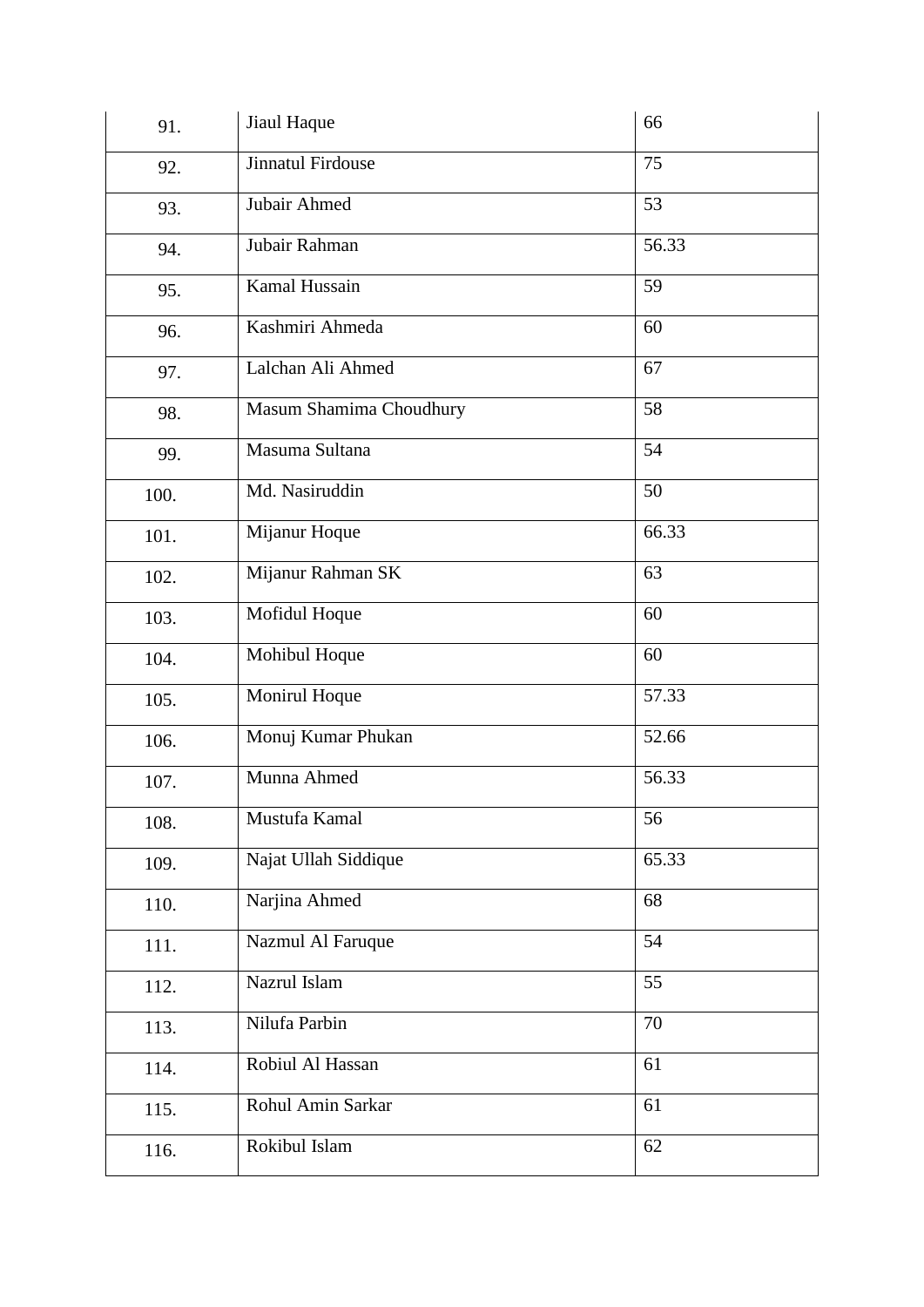| 117. | <b>Rubel Ahmed</b>             | 55    |
|------|--------------------------------|-------|
| 118. | Ruhul Amin Zinnah              | 70    |
| 119. | Sabina Afsar                   | 61    |
| 120. | Sabinur Islam Bhuyan           | 59    |
| 121. | Sadika Sobnom                  | 69    |
| 122. | Sahid Hassan                   | 58.66 |
| 123. | Saiful Alom SK                 | 56    |
| 124. | Sayad Arif Ahmed               | 60.33 |
| 125. | Sayed Ahmed Laskar             | 55    |
| 126. | Selima Akhtara Begum           | 55    |
| 127. | Shah Alam                      | 62    |
| 128. | Shahnawaz Khalil               | 48    |
| 129. | <b>Shahriar Ahmed Mazumder</b> | 53    |
| 130. | Shaina Anjum                   | 63    |
| 131. | Sheikh Forid Uddin Ahmed       | 60    |
| 132. | <b>Shekh Samim Ahmed</b>       | 56    |
| 133. | Taslima Nasrin Hussain         | 64    |
| 134. | Tayub Bin Abdullad             | 51    |
| 135. | Thondam Jaya Devi              | 49    |
| 136. | Umme Habiba                    | 62    |
| 137. | Vishal Dey                     | 56    |
| 138. | Zahir Hussain                  | 69    |

# **14. Information of Infrastructure and Other Resources Available**

# **Number of Class Rooms and size of each**

| <b>Class Room</b> | <b>Use</b>      | Size (sqmtr) |
|-------------------|-----------------|--------------|
| Class Room-1      | B.Pharm. 1 year | 96.56        |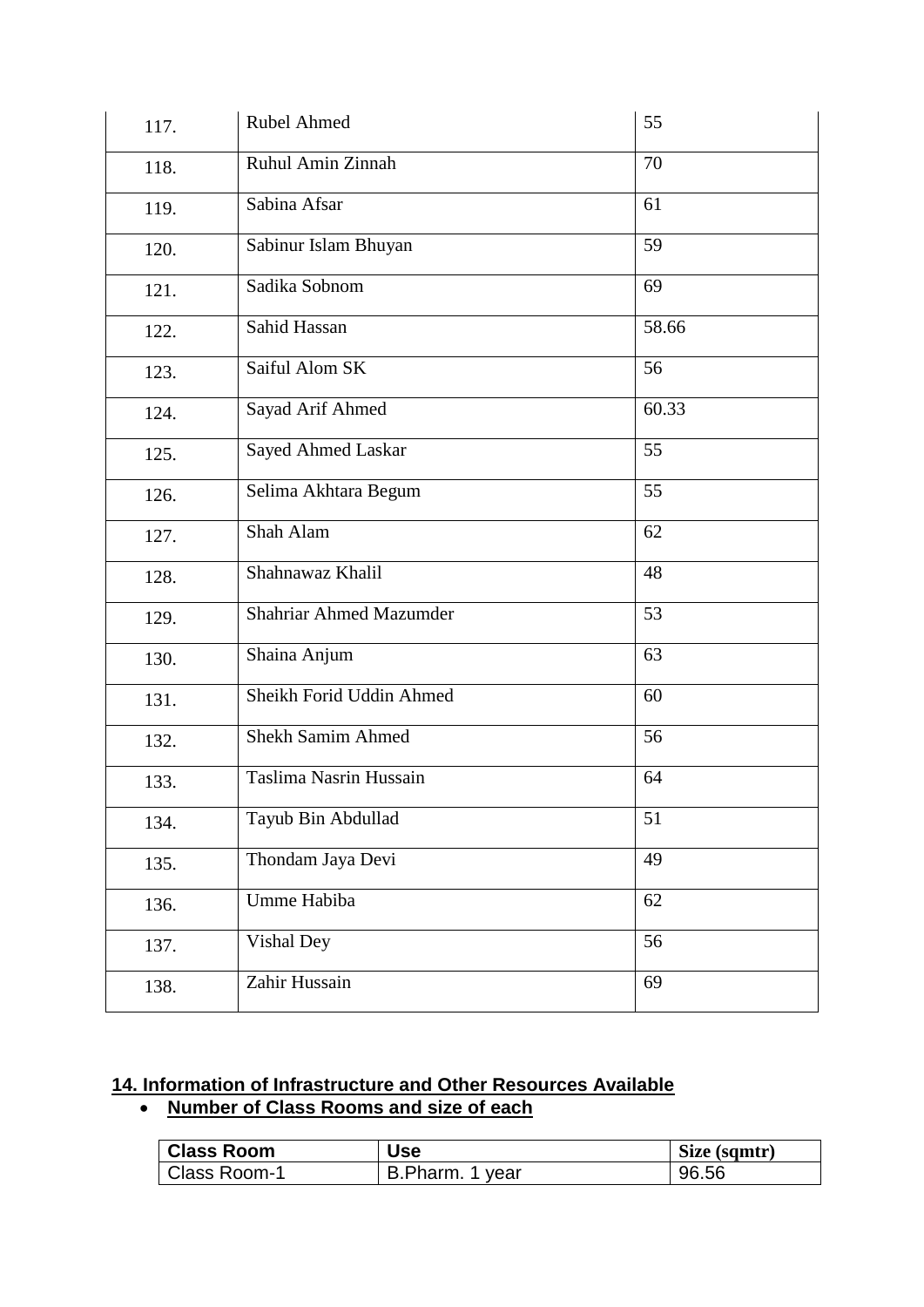| Class Room-2 | B.Pharm. 2 year | 91.90 |
|--------------|-----------------|-------|
| Class Room-3 | B.Pharm. 3 year | 83.93 |
| Class Room-4 | B.Pharm. 4 year | 92.90 |
| Class Room-5 | D.Pharm. 1 year | 92.49 |
| Class Room-6 | D.Pharm. 2 year | 81.55 |

# **Number of Tutorial rooms and size of each**

| <b>Class Room</b> | Use      | Size (sqmtr) |  |
|-------------------|----------|--------------|--|
| Tuitorial room-1  | B.Pharm. | 53.56        |  |
| Tuitorial room-2  | D.Pharm. | 80.55        |  |

#### **Number of Laboratories and size of each**

| <b>Laboratories</b> | <b>Description</b>                  | Size (sqmtr) |
|---------------------|-------------------------------------|--------------|
| Laboratory-1        | Pharmaceutics-I                     | 85.90        |
| Laboratory-2        | Pharmaceutics-II                    | 92.20        |
| Laboratory-3        | <b>Pharmaceutics-III</b>            | 91.10        |
| Laboratory-4        | <b>Pharmaceutical Chemistry-I</b>   | 102.48       |
| Laboratory-5        | <b>Pharmaceutical Chemistry-II</b>  | 91.68        |
| Laboratory-6        | <b>Pharmaceutical Chemistry-III</b> | 92.11        |
| Laboratory-7        | <b>Pharmaceutical Chemistry-IV</b>  | 86.49        |
| Laboratory-8        | Pharmacology-I                      | 91.39        |
| Laboratory-9        | Pharmacology-II                     | 85.93        |
| Laboratory-10       | Pharmacology-III                    | 86.62        |
| Laboratory-11       | Pharmacognosy-I                     | 88.33        |
| Laboratory-12       | <b>Pharmacy Practice-I</b>          | 91.29        |
| Laboratory-13       | <b>Central Instrumentation Room</b> | 80.78        |
| Laboratory-14       | <b>Machine Room</b>                 | 82.07        |

## **Number of Drawing Halls with capacity of each** Not Required.

#### **Number of Computer Centres with capacity of each**

| <b>Computer Centre</b>   | <b>Details</b>                                                   | Size (sqmtr) |
|--------------------------|------------------------------------------------------------------|--------------|
| <b>Computer Centre-1</b> | 30 Computers with high<br>bandwidth Internet connection &<br>LAN | 94           |
| Total: 1                 | Average:   94                                                    |              |

# **Central Examination Facility, Number of rooms and capacity of each**

| Room                       | <b>Details</b>                | Size (sqmtr) |
|----------------------------|-------------------------------|--------------|
| <b>Central Examination</b> | one hall with 300-500 Seating | 84           |
| Hall                       | Capacity                      |              |
| <b>Strong Room</b>         | One with Computer and CC      | 35.64        |
|                            | Camera                        |              |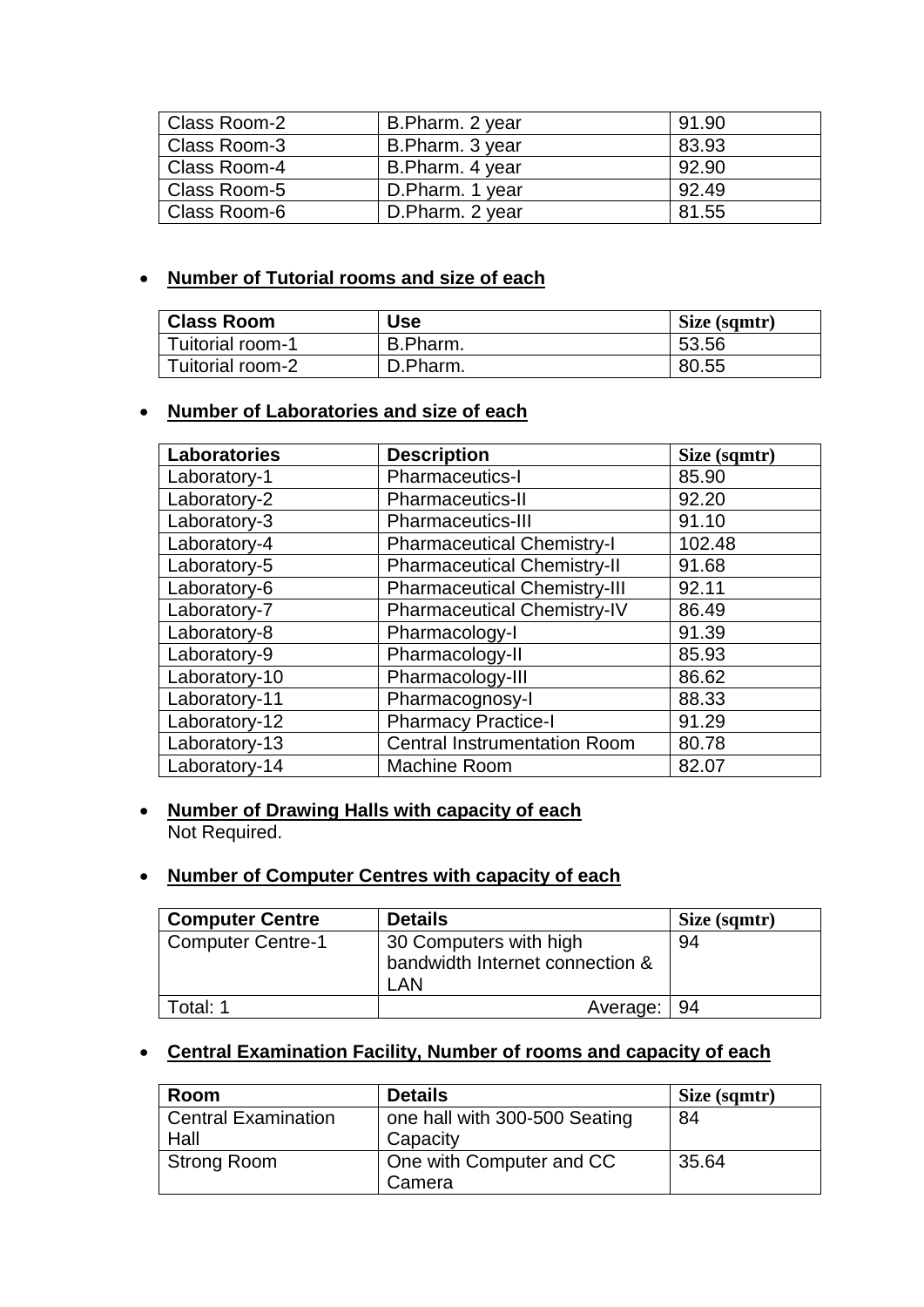| <b>Examination Room</b> | <b>Six Examination rooms with</b> | 90 |
|-------------------------|-----------------------------------|----|
|                         | capacity 60                       |    |

## **Barrier Free Built Environment for disabled and elderly persons**

- o Specially Designed toilets and washrooms for disabled and elderly persons.
- o Ramp for Wheelchair (under construction).

## **Occupancy Certificate**

Obtained from Competent Authority.

# **Fire and Safety Certificate**

Obtained from Competent Authority.

#### **Hostel Facilities**

Separate hostels for Boys and Girls.

| <b>Hostel</b>       | <b>Capacity</b> | Size (sqmtr) |  |
|---------------------|-----------------|--------------|--|
| <b>Boys Hostel</b>  | 120             | 509          |  |
| <b>Girls Hostel</b> | 60              | 399          |  |

# **Library:**

Number of Books: 1625 Number of Titles: 266 Number of Journals: 11 E-Library facility: Yes.

#### **List of Major Equipment/Facilities in each Laboratory** Updated on Website. (Website Link)

# **List of facilities available**

- o Hostel for Girls
- o Hostel for Boys
- o Canteen
- o Transportation (College Buses)
- o Medical Center with doctor and nurse
- o Ambulance
- o Car & Bike Parking
- o 24 X 7 Security Service and CCTV Surveillance
- o Power back up
- **Games and Sports Facilities YES**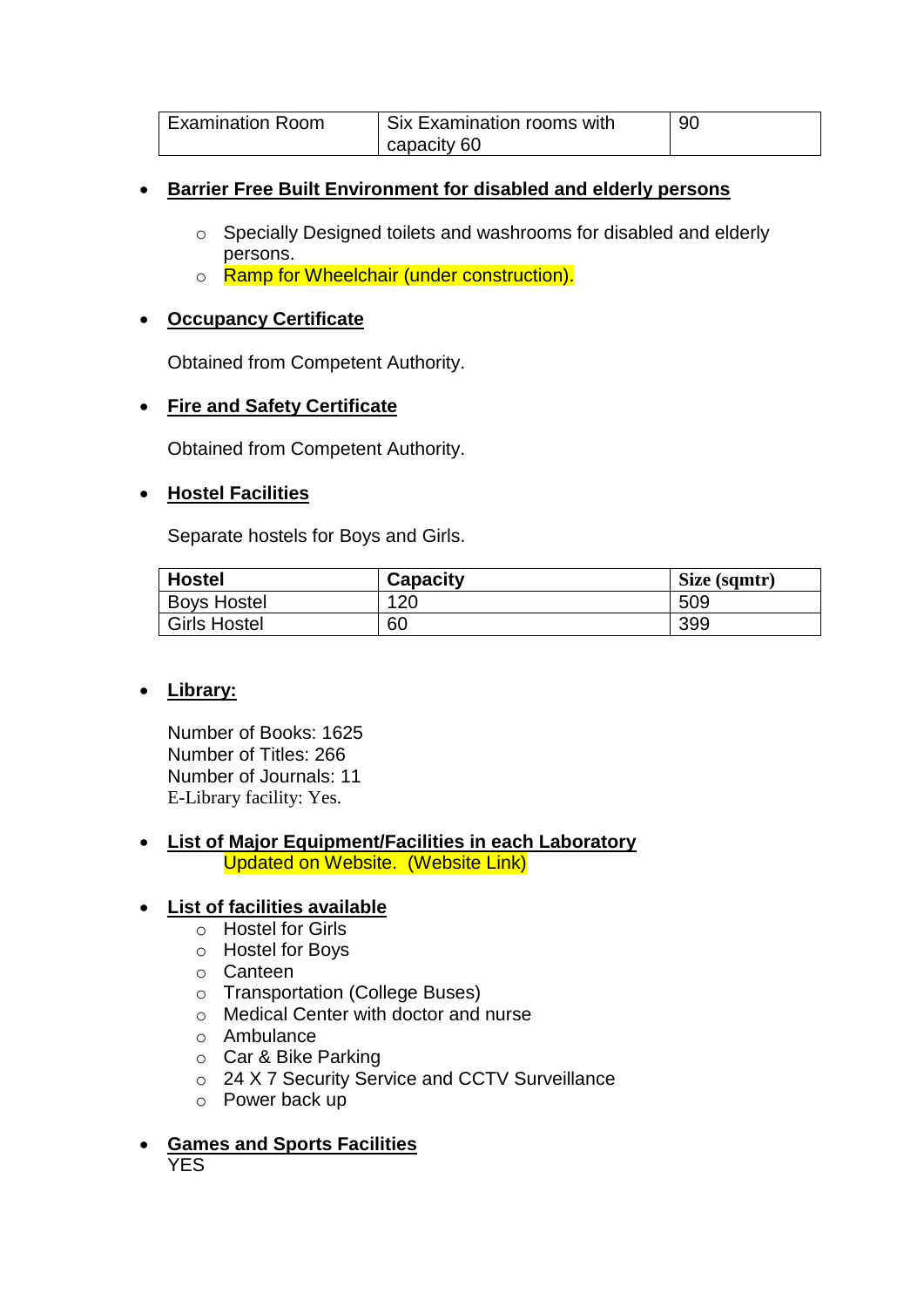- **Extra-Curricular Activities** YES
- **Soft Skill Development Facilities** YES
- **Teaching Learning Process**

**Planning: Teaching-Learning Plan (TLP): Teachers/Course Coordinators prepares TLP for courses before beginning of semester classes. It includes:**

- o **Designed Course Outcomes (COs)**
- o **Mapping of syllabus content to COs**
- o **Tentative dates of activities**

**Mode of delivery to be used.**

- o **Planned assessment tools to be used**
- o **Content Beyond syllabus to be taught and its impact in achievement of COs**
- o **Mode of Delivery of Courses:**
- o **Lectures with board work**
- o **Lectures interspersed with discussion**
- o **Course handouts**
- o **Audio-visual presentation with LCD**
- o **Lectures from outside experts, visiting faculty**
- o **Laboratory experimentation**
- o **Laboratory demonstration**
- o **Laboratory manuals and journals**
- o **Tutorials**
- o **Students' presentation on given topics**

**Assessment: Multi-level Assessment process involving various tools and techniques.** 

#### **Curricula and syllabus for each of the programmes as approved by the University**

Yes. Updated in the website. (Website Link)

#### **Academic Calendar of the University**

Yes. Updated in the website. (Website Link)

 **Academic Time Table with the name of the Faculty members handling the Course**

YES. Displayed at Institution Notice Board.

# **Teaching Load of each Faculty**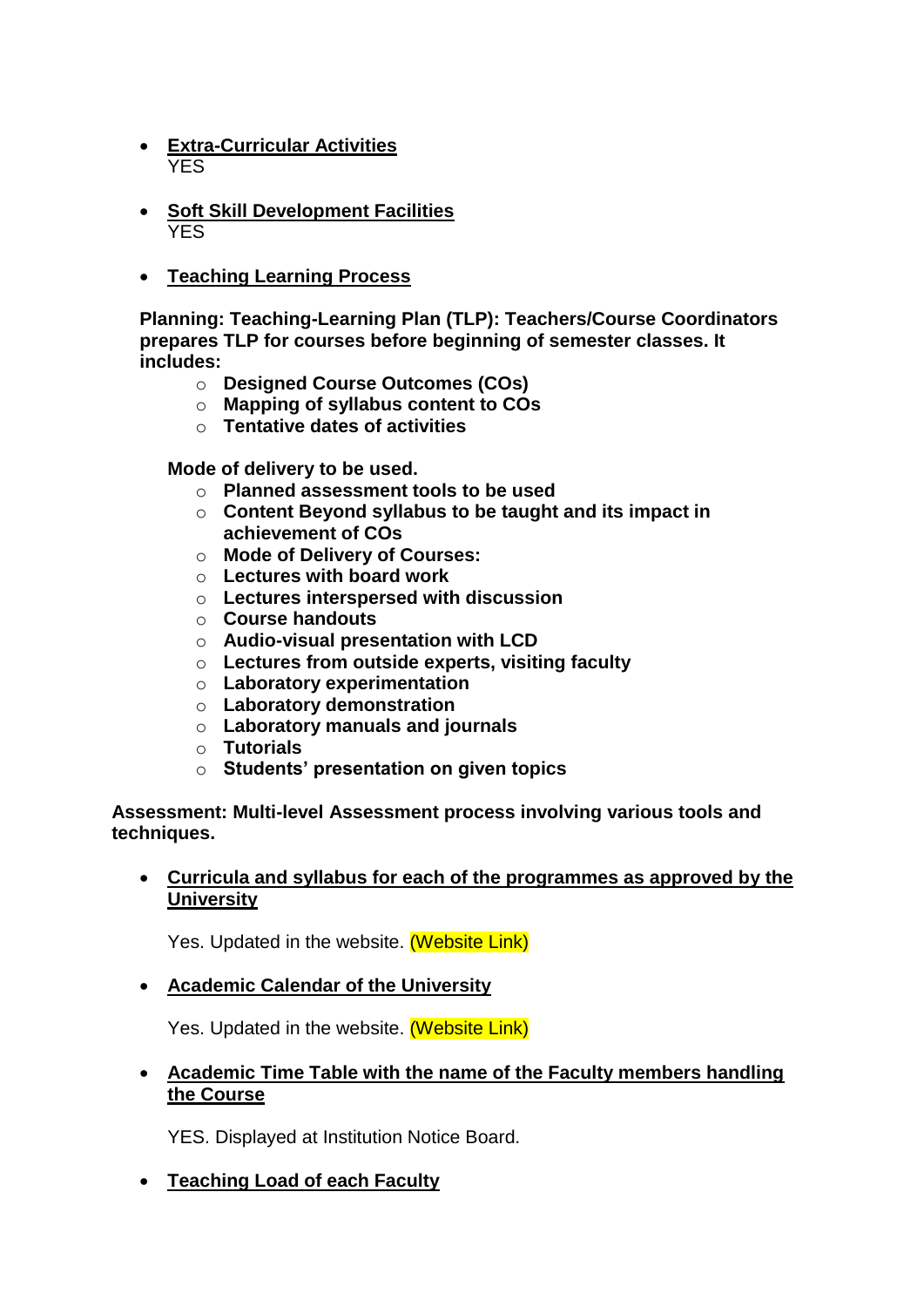| Sl. No. | <b>Name of The</b>           | <b>Designation</b>                        | Workload                |                         |              |
|---------|------------------------------|-------------------------------------------|-------------------------|-------------------------|--------------|
|         | <b>Faculty</b>               |                                           | <b>Theory</b>           | <b>Practical</b>        | <b>Total</b> |
|         |                              |                                           | (hr)                    | (hr)                    | (hr)         |
| 1.      | Dr. Md. Habibur<br>Rahman    | Principal cum<br>Associate professor      | 5                       |                         | 5            |
| 2.      | Mr. Rituraj<br>Bharadwaj     | Associate Professor<br>cum Vice Principal | $\overline{\mathbf{4}}$ | 8                       | 12           |
| 3.      | Miss. Mayurakhi<br>Dutta     | <b>Assistant Professor</b>                | $\overline{\mathbf{4}}$ | 8                       | 12           |
| 4.      | Mr. Wearank Terang           | <b>Assistant Professor</b>                | $\overline{\mathbf{4}}$ | 8                       | 12           |
| 5.      | Miss. Kalyani Saikia         | <b>Assistant Professor</b>                | $\overline{\mathbf{4}}$ | 8                       | 12           |
| 6.      | Miss. Dhitashree<br>Deka     | <b>Assistant Professor</b>                | 6                       | 8                       | 14           |
| 7.      | Dr. Mosrur Ahmed<br>Laskar   | <b>Assistant Professor</b>                | 6                       | 8                       | 14           |
| 8.      | Mr. Muslek Uddin<br>Mazumder | <b>Assistant Professor</b>                | $\overline{\mathbf{4}}$ | 8                       | 12           |
| 9.      | Mr. Joydeb Acharjee          | <b>Assistant Professor</b>                | $\overline{\mathbf{4}}$ | 8                       | 12           |
| 10.     | Mr. Rejaul Islam             | Lecturer                                  | $\overline{2}$          | $\overline{\mathbf{4}}$ | 6            |
| 11.     | Mrs. Nazia Ahmed             | Lecturer                                  | $\overline{2}$          | $\overline{\mathbf{3}}$ | 5            |

YES. As prescribed by AICTE and PCI.

# **Internal Continuous Evaluation System and place**

YES.

- $\triangleright$  Sessional Examination as prescribed by PCI.
- Periodic assignments and Class tests.
- $\triangleright$  Day to day Monitoring of Laboratory works and marking.
- $\triangleright$  Soft skill assessment of students by mentors
- $\triangleright$  Group discussion and Open Exam

# **Student's assessment of Faculty, System in place**

YES.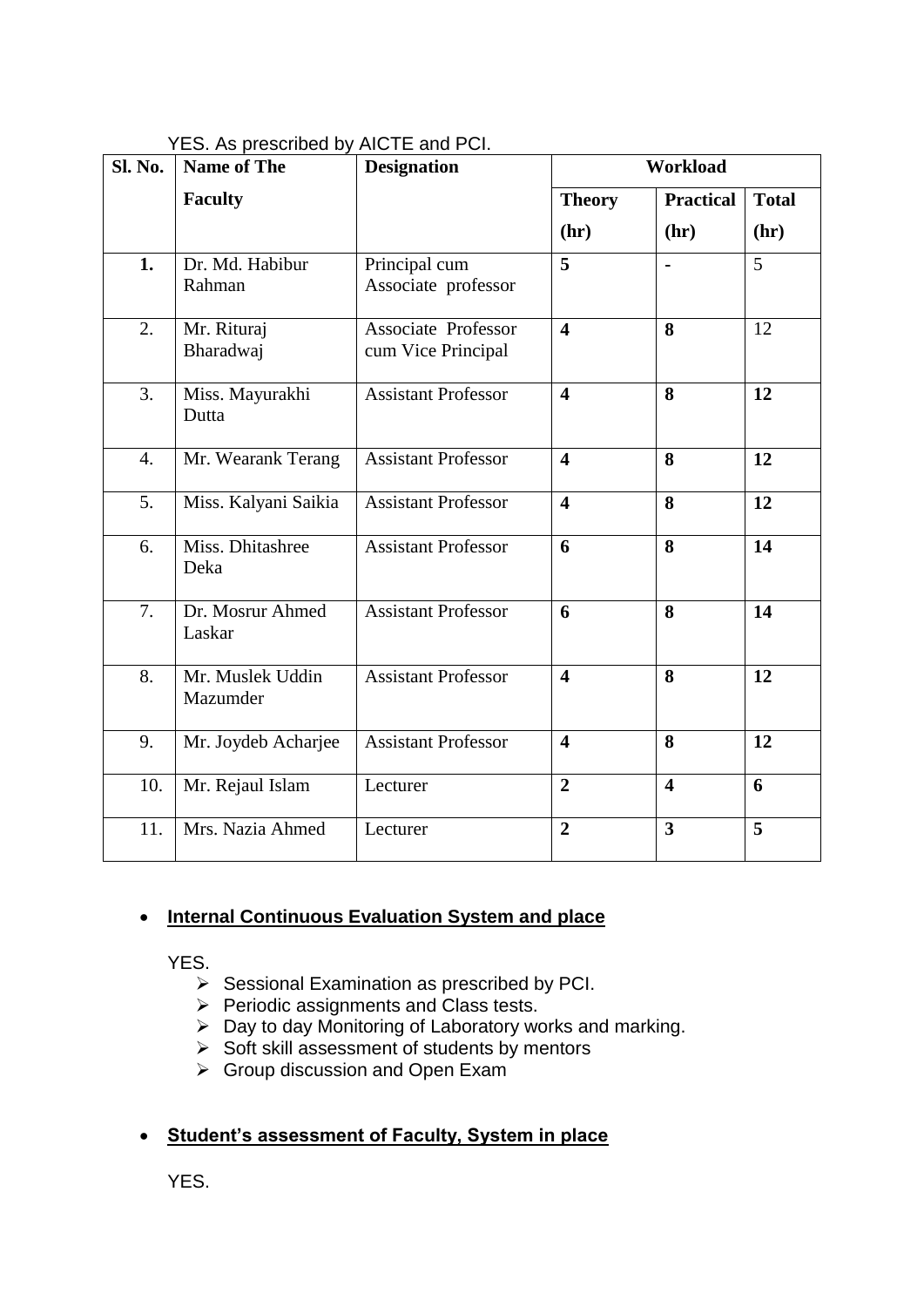Student's feedback of each faculty is collected by the Principal at the end of every semester. Feedback forms are analyzed, reports are prepared and necessary action is initiated by Principal.

#### **16. Enrollment of students in the last 3 years**

| Academic<br>Year | <b>Programme   Sanctioned</b> | <b>Intake</b> | Admitted | <b>Male</b> | Female | SC | <b>ST</b> |
|------------------|-------------------------------|---------------|----------|-------------|--------|----|-----------|
| 2019-20          | B. Pharm                      | 60            | 54       | 41          | 13     |    |           |
|                  | D. Pharm                      | 60            | -57      | 46          |        |    |           |

# **17. List of Research Projects/ Consultancy Works**

#### **Number of Projects carried out, funding agency, Grant received**

NIL

## **Publications (if any) out of research in last three years out of masters projects**

NIL

#### **Industry Linkage:**

Industry Institute Partnership Cell is formed to establish, nurture and promote the linkage with Industry.

# **MoUs with Industries:**

- i. Signova Healthcare Pvt. Ltd. Amingaon, Guwahati, EPIP, 781031
- ii. Rozetta Remedies Pvt. Ltd. Six Mile, Panjabari Road 1<sup>st</sup> Bye Lane Near RDTL, Guwahati, Assam
- iii. SASPR Edu International Pvt. Ltd. Murajhar, Hojai, Assam-782439
- iv. Rahman Hospitals Pvt. Ltd. Six Mile, Guwahati, Assam

#### **18. LoA and subsequent EoA till the current Academic Year**

**LoA:** F.No. Eastern /2019-20/1-5070759881 dated 30-Apr-2019 (Website Link) **EoA:** under process

#### **19. Accounted audited statement for the last three years**